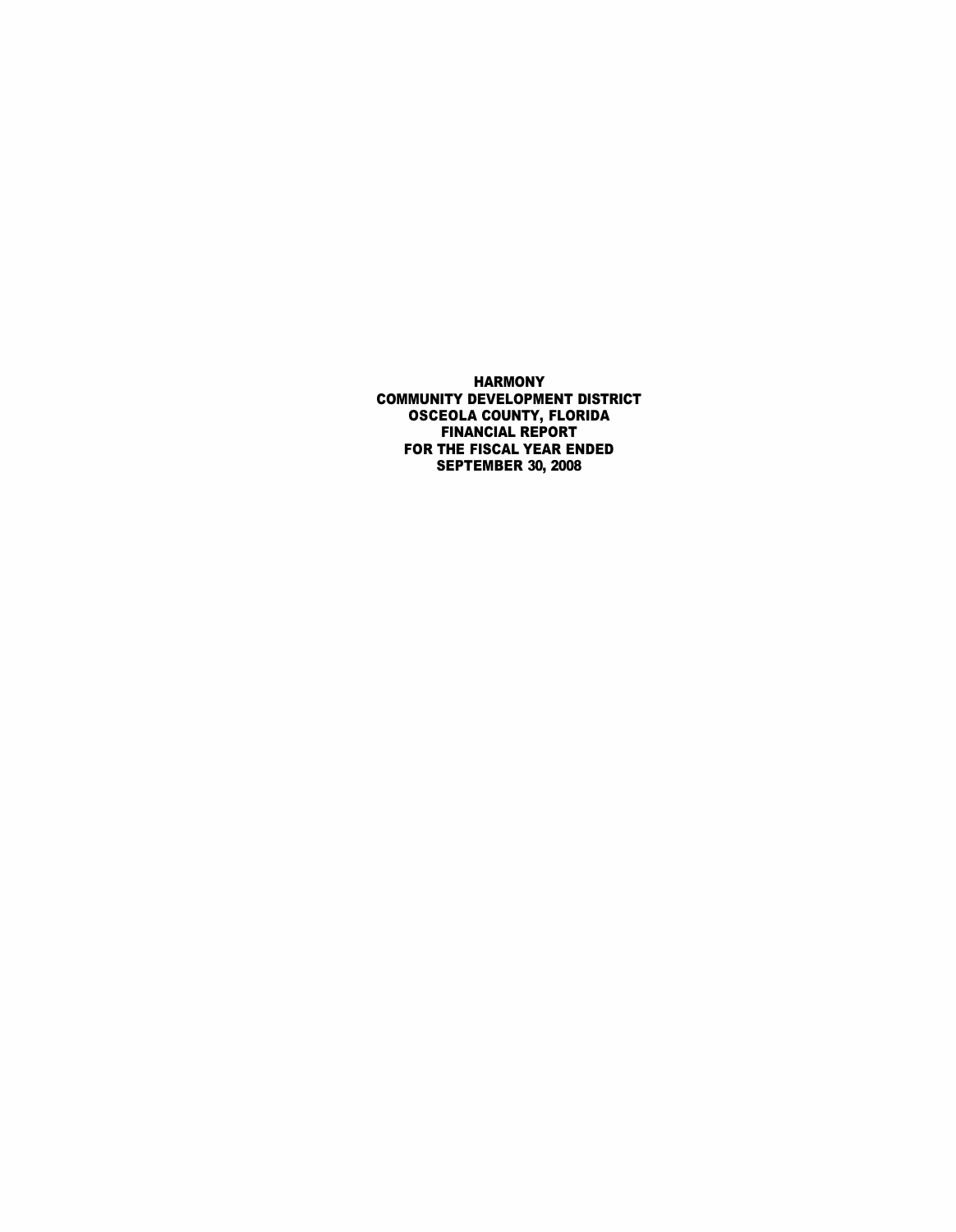# **HARMONY COMMUNITY DEVELOPMENT DISTRICT OSCEOLA COUNTY, FLORIDA**

# **TABLE OF CONTENTS**

|                                                                                                                                                                              | Page      |
|------------------------------------------------------------------------------------------------------------------------------------------------------------------------------|-----------|
| <b>INDEPENDENT AUDITOR'S REPORT</b>                                                                                                                                          | 1         |
| <b>MANAGEMENT'S DISCUSSION AND ANALYSIS</b>                                                                                                                                  | $2 - 5$   |
| <b>BASIC FINANCIAL STATEMENTS</b>                                                                                                                                            |           |
| Government-Wide Financial Statements:<br><b>Statement of Net Assets</b>                                                                                                      | 6         |
| <b>Statement of Activities</b>                                                                                                                                               | 7         |
| <b>Fund Financial Statements:</b>                                                                                                                                            |           |
| Balance Sheet - Governmental Funds                                                                                                                                           | 8         |
| Reconciliation of the Balance Sheet - Governmental Funds                                                                                                                     |           |
| to the Statement of Net Assets                                                                                                                                               | 9         |
| Statement of Revenues, Expenditures and Changes in Fund Balances -                                                                                                           |           |
| Governmental Funds<br>Reconciliation of the Statement of Revenues, Expenditures and Changes in                                                                               | 10        |
| Fund Balances of Governmental Funds to the Statement of Activities                                                                                                           | 11        |
| Notes to the Financial Statements                                                                                                                                            | $12 - 19$ |
| <b>REQUIRED SUPPLEMENTARY INFORMATION</b>                                                                                                                                    |           |
| Schedule of Revenues, Expenditures and Changes in Fund Balance -                                                                                                             |           |
| Budget and Actual - General Fund                                                                                                                                             | 20        |
| Notes to Required Supplementary Information                                                                                                                                  | 21        |
| REPORT ON INTERNAL CONTROL OVER FINANCIAL REPORTING AND<br>COMPLIANCE AND OTHER MATTERS BASED ON AN AUDIT OF FINANCIAL<br>STATEMENTS PERFORMED IN ACCORDANCE WITH GOVERNMENT |           |
| <b>AUDITING STANDARDS</b>                                                                                                                                                    | $22 - 23$ |
| MANAGEMENT LETTER REQUIRED BY CHAPTER 10.550 OF THE RULES                                                                                                                    |           |
| OF THE AUDITOR GENERAL OF THE STATE OF FLORIDA                                                                                                                               | 24-26     |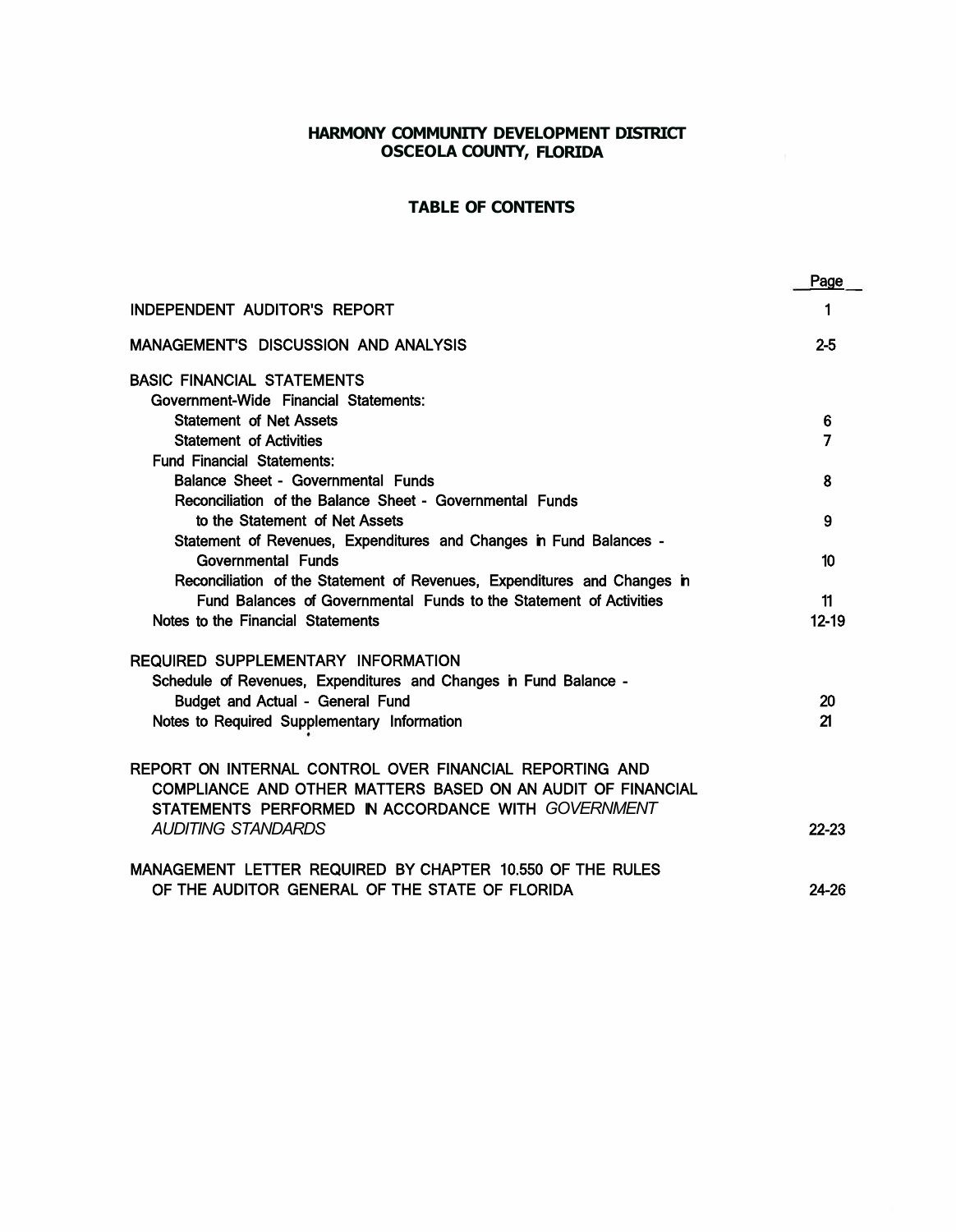

2700 North Military Trail • Suite 350 Boca Raton, Florida 33431 (561) 994-9299 • (800) 299-4728 Fax (561)994-5823 www.graucpa.com

### **INDEPENDENT AUDITOR'S REPORT**

To the Board of Supervisors Harmony Community Development District Osceola County, Florida

We have audited the accompanying financial statements of the governmental activities and each major fund of Harmony Community Development District, Osceola County, Florida (the "District'') as of and forthe fiscal year ended September 30, 2008, which collectively comprise the District's basic financial statements as listed in the table of contents. These financial statements are the responsibility of the District's management. Our responsibility is to express opinions on these financial statements based on our audit.

We conducted our audit in accordance with auditing standards generally accepted in the United States of America and the standards applicable to financial audits contained in Government Auditing Standards, issued by the Comptroller General of the United States. Those standards require that we plan and perform the audit to obtain reasonable assurance about whether the financial statements are free of material misstatement. An audit includes examining, on a test basis, evidence supporting the amounts and disclosures in the financial statements. An audit also includes assessing the accounting principles used and the significant estimates made by management, as well as evaluating the overall financial statement presentation. We believe that our audit provides a reasonable basis for our opinions.

In our opinion, the financial statements referred to above present fairly, in all material respects, the respective financial position of the governmental activities and each major fund of the District as of September 30, 2008, and the respective changes in financial position thereof for the fiscal year then ended in conformity with accounting principles generally accepted in the United States of America.

In accordance with Government Auditing Standards, we have also issued our report dated April 30, 2009, on our consideration of the District's internal control over financial reporting and on our tests of its compliance with certain provisions of laws, regulations, and contracts, and other matters. The purpose of that report is to describe the scope of our testing of internal control over financial reporting and compliance and the results of that testing, and not to provide an opinion on the internal control over financial reporting or on compliance. That report is an integral part of an audit performed in accordance with Government Auditing Standards and important for assessing the results of our audit.

The management's discussion and analysis and budgetary comparison information are not a required part of the basic financial statements but are supplementary information required by accounting principles generally accepted in the United States of America. We have applied certain limited procedures, which consisted principally of inquiries of management regarding the methods of measurement and presentation of the required supplementary information. However, we did not audit the information and express no opinion on it.

Grand associates

April 30, 2009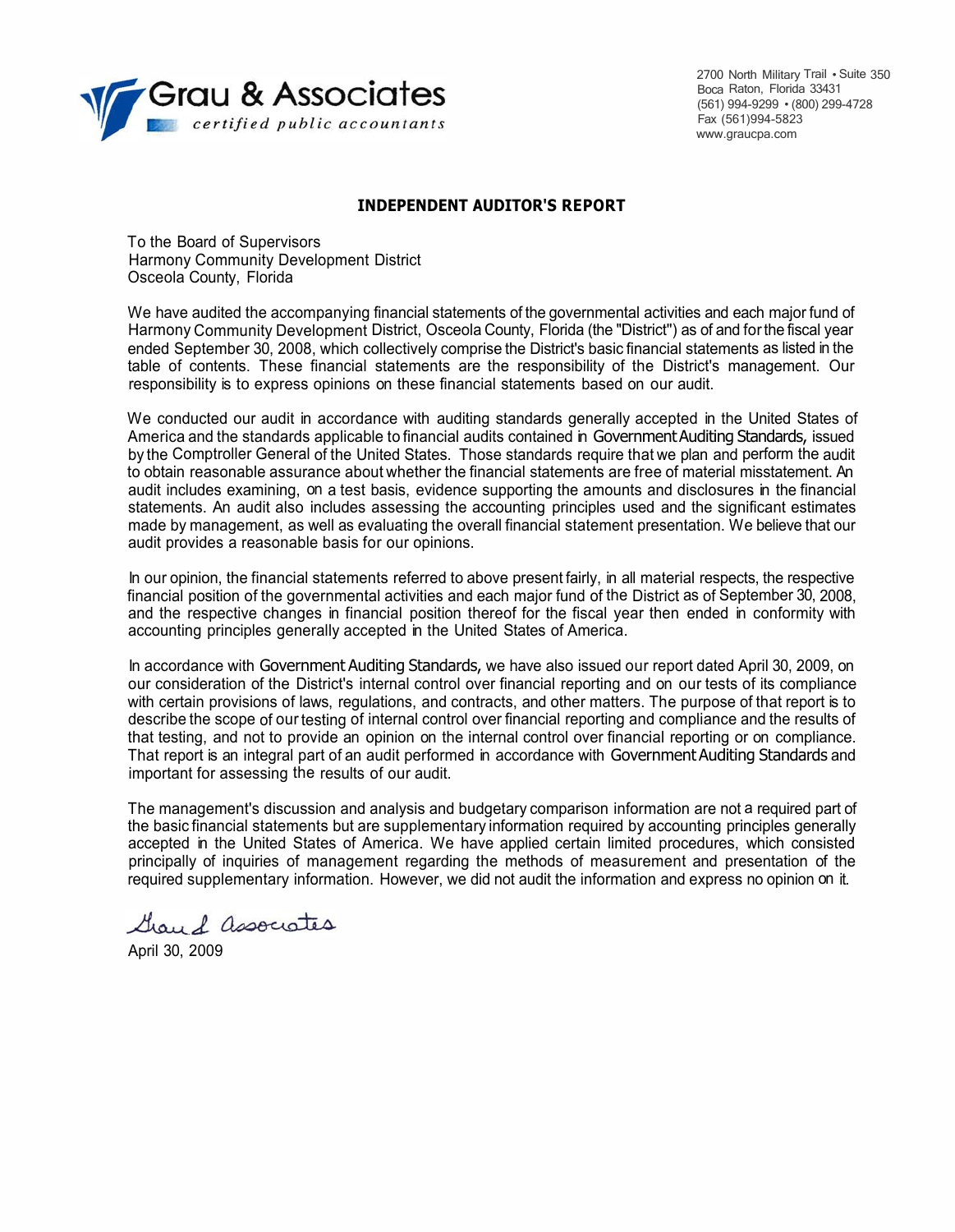## **MANAGEMENT'S DISCUSSION AND ANALYSIS**

The management of the Harmony Community Development District, Osceola County, Florida ("District'') would like to offer the readers of the District's financial statements this discussion and analysis of the District's financial activities for the fiscal year ended September 30, 2008. Please read it in conjunction with the District's Independent Auditor's Report, basic financial statements, accompanying notes and supplementary information to the basic financial statements.

## FINANCIAL HIGHLIGHTS

- The liabilities of the District exceeded its assets at the close of the fiscal year ended September 30, 2008 resulting in a net asset deficit balance of (\$11,136,428). Of this amount, \$354,303 is unrestricted net assets which may be used to meet the District's ongoing obligations.
- The change in the District's total net assets in comparison with the prior year was (\$9,929,611), a decrease. The majority of the decrease is attributable to the conveyance of capital assets from the District to others for ownership and maintenance. The key components of the District's net assets and change in net assets are reflected in the table in the government-wide financial analysis section.
- At September 30, 2008, the District's governmental funds reported combined ending fund balances of \$3,807,317, an increase of \$47,747 in comparison with the prior year. Of the total fund balance, \$3,453,545 is reserved for debt service, capital projects, and other items; and \$353,772 is unreserved and available for spending at the District's discretion.

## OVERVIEW OF FINANCIAL STATEMENTS

This discussion and analysis are intended to serve as the introduction to the District's financial statements. The District's basic financial statements are comprised of three components: 1) government-wide financial statements, 2) fund financial statements, and 3) notes to the financial statements. This report also contains other supplementary information in addition to the basic financial statements themselves.

### Government-Wide Financial Statements

The government-wide financial statements are designed to provide readers with a broad overview of the District's finances, in a manner similar to a private-sector business.

The statement of net assets presents information on all the District's assets and liabilities, with the difference between the two reported as net assets. Over time, increases or decreases in net assets may serve as a useful indicator of whether the financial position of the District is improving or deteriorating.

The statement of activities presents information showing how the government's net assets changed during the most recent fiscal year. All changes in net assets are reported as soon as the underlying event giving rise to the change occurs, regardless of the timing of related cash flows. Thus, revenues and expenses are reported in this statement for some items that will only result in cash flows in future fiscal periods.

The government-wide financial statements include all governmental activities that are principally supported by assessment revenues. The District does not have any business-type activities. The governmental activities of the District include the general government (management), maintenance, and recreational functions.

### Fund Financial Statements

A fund is a grouping of related accounts that is used to maintain control over resources that have been segregated for specific activities or objectives. The District, like other state and local governments, uses fund accounting to ensure and demonstrate compliance with finance-related legal requirements. The District has one fund category: governmental funds.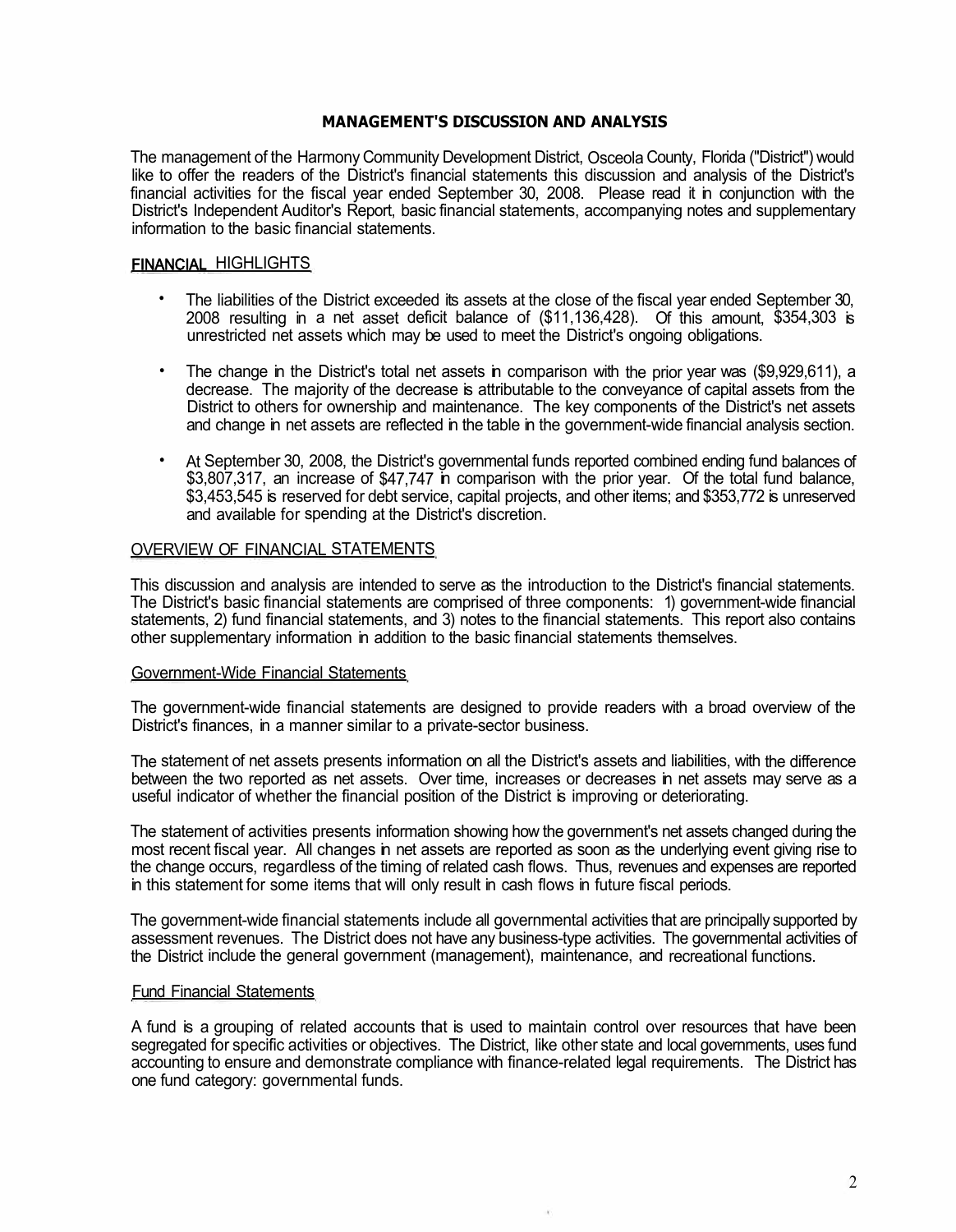## OVERVIEW OF FINANCIAL STATEMENTS {Continued)

#### Governmental Funds

Governmental funds are used to account for essentially the same functions reported as governmental activities in the government-wide financial statements. However, unlike the government-wide financial statements, governmental fund financial statements focus on near-term inflows and outflows of spendable resources, as well as on balances of spendable resources available at the end of the fiscal year. Such information may be useful in evaluating a District's near-term financing requirements.

Because the focus of governmental funds is narrower than that of the government-wide financial statements, it is useful to compare the information presented for governmental funds with similar information presented for governmental activities in the government-wide financial statements. By doing so, readers may better understand the long-term impact of the District's near-term financing decisions. Both the governmental fund balance sheet and the governmental fund statement of revenues, expenditures, and changes in fund balance provide a reconciliation to facilitate this comparison between governmental funds and governmental activities.

The District maintains four individual governmental funds. Information is presented separately in the governmental fund balance sheet and the governmental fund statement of revenues, expenditures, and changes in fund balances for the general, debt service 2001, debt service 2004, and capital projects 2004 funds. The funds are all considered to be major funds.

The District adopts an annual appropriated budget for its general fund. A budgetary comparison schedule has been provided for the general fund to demonstrate compliance with the budget.

### Notes to the Financial Statements

The notes provide additional information that is essential to a full understanding of the data provided in the government-wide and fund financial statements.

### GOVERNMENT-WIDE FINANCIAL ANALYSIS

As noted earlier, net assets may serve over time as a useful indicator of an entity's financial position. In the case of the District, liabilities exceeded assets at the close of the fiscal year ended September 30, 2008 resulting in a net asset deficit balance of (\$11, 136,428).

A portion of the District's net assets reflects the investment in capital assets (e.g. land, land improvements, and infrastructure), less any related debt used to acquire those assets that is still outstanding. These assets are used to provide services to residents consequently these assets are not available for future spending. Although the District's investment in capital assets is reported net of related debt, it should be noted that the resources needed to repay this debt must be provided from other sources, since the capital assets themselves cannot be used to liquidate these liabilities.

The restricted portion of the District's net assets represents resources that are subject to external restrictions on how they may be used. They are funds set aside for debt service under the District's Bond Indentures. The remaining balance of unrestricted net assets may be used to meet the District's other obligations.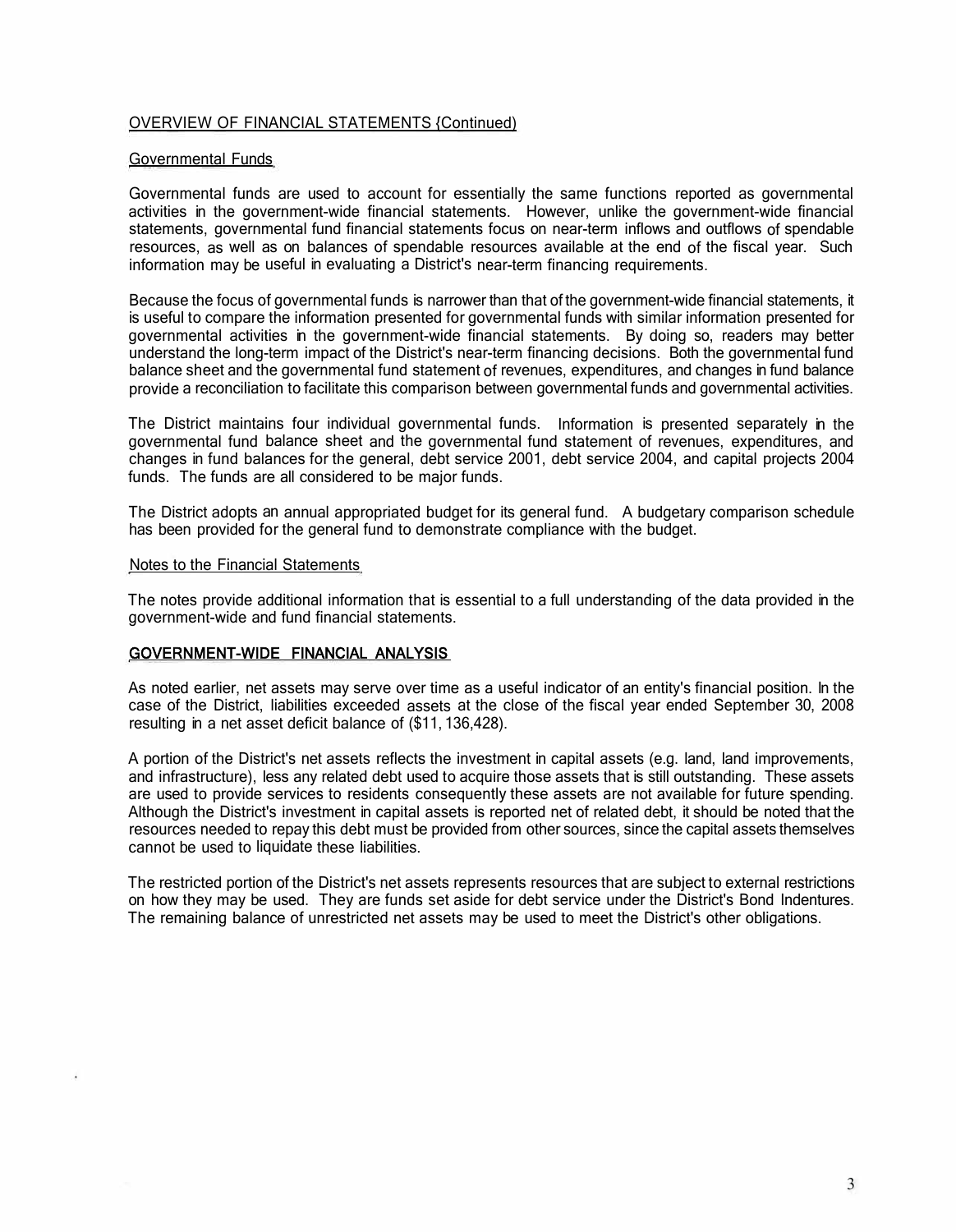## GOVERNMENT-WIDE FINANCIAL ANALYSIS (Continued)

Key components of the District's net assets are reflected in the following table:

| VLI ILMPLII VV. |               |    |             |
|-----------------|---------------|----|-------------|
|                 | 2008          |    | 2007        |
| \$              | 4 4 7 1 5 7 8 | \$ | 4.505.863   |
|                 | 16,741,337    |    | 27,186,531  |
|                 | 21,212,915    |    | 31,692,394  |
|                 | 1.029.343     |    | 1,104,211   |
|                 | 31.320.000    |    | 31.795,000  |
|                 | 32.349.343    |    | 32,899,211  |
|                 |               |    |             |
|                 | (13,775,219)  |    | (3,680,561) |
|                 | 2.284,488     |    | 2.252.164   |
|                 | 354.303       |    | 221,580     |
|                 | (11,136,428)  | S  | (1,206,817) |
|                 |               |    |             |

#### NET ASSETS SEPTEMBER 30,

The District's deficit net assets decreased by (\$9,929,611) during the fiscal year ended September 30, 2008. The majority of the decrease is attributable to the conveyance of capital assets from the District to others for ownership and maintenance.

Key elements of the change in net assets are reflected in the following table:

|                                 | 2008 |                |    | 2007          |
|---------------------------------|------|----------------|----|---------------|
| Revenues:                       |      |                |    |               |
| Program revenues                | \$   | 4.240.511      | \$ | 4,956,015     |
| General revenues                |      | 13.771         |    | 6,195         |
| <b>Total revenues</b>           |      | 4.254.282      |    | 4,962,210     |
| Expenses:                       |      |                |    |               |
| General government              |      | 199.109        |    | 173,868       |
| Maintenance and operations      |      | 11,627,550     |    | 1,107,046     |
| Parks and recreation            |      | 123,276        |    | 7.222         |
| Interest                        |      | 2.233.958      |    | 2.268.254     |
| <b>Total expenses</b>           |      | 14, 183, 893   |    | 3,556,390     |
| Change in net assets            |      | (9,929,611)    |    | 1,405,820     |
| Net assets (deficit), beginning |      | (1,206,817)    |    | (2,612,637)   |
| Net assets (deficit), ending    |      | (11, 136, 428) |    | (1, 206, 817) |

#### CHANGES IN NET ASSETS FOR THE FISCAL YEAR ENDED SEPTEMBER 30,

Program revenues for the fiscal year ended September 30, 2008 are comprised of approximately \$2,821,000 in Developer assessment revenues, approximately \$1,338,000 from assessments, and approximately \$95,000 from interest. Program revenues for the fiscal year ended September 30, 2007 were comprised of approximately \$3,836,000 in Developer revenues, including approximately \$747,000 of capital assets contributed by the Developer, approximately \$933,000 from assessments, and approximately \$187,000 from interest and other items.

### FINANCIAL ANALYSIS OF GOVERNMENTAL FUNDS

The District uses fund accounting to ensure and demonstrate compliance with finance related legal requirements. The District's general fund includes all activities related to providing management and operating services.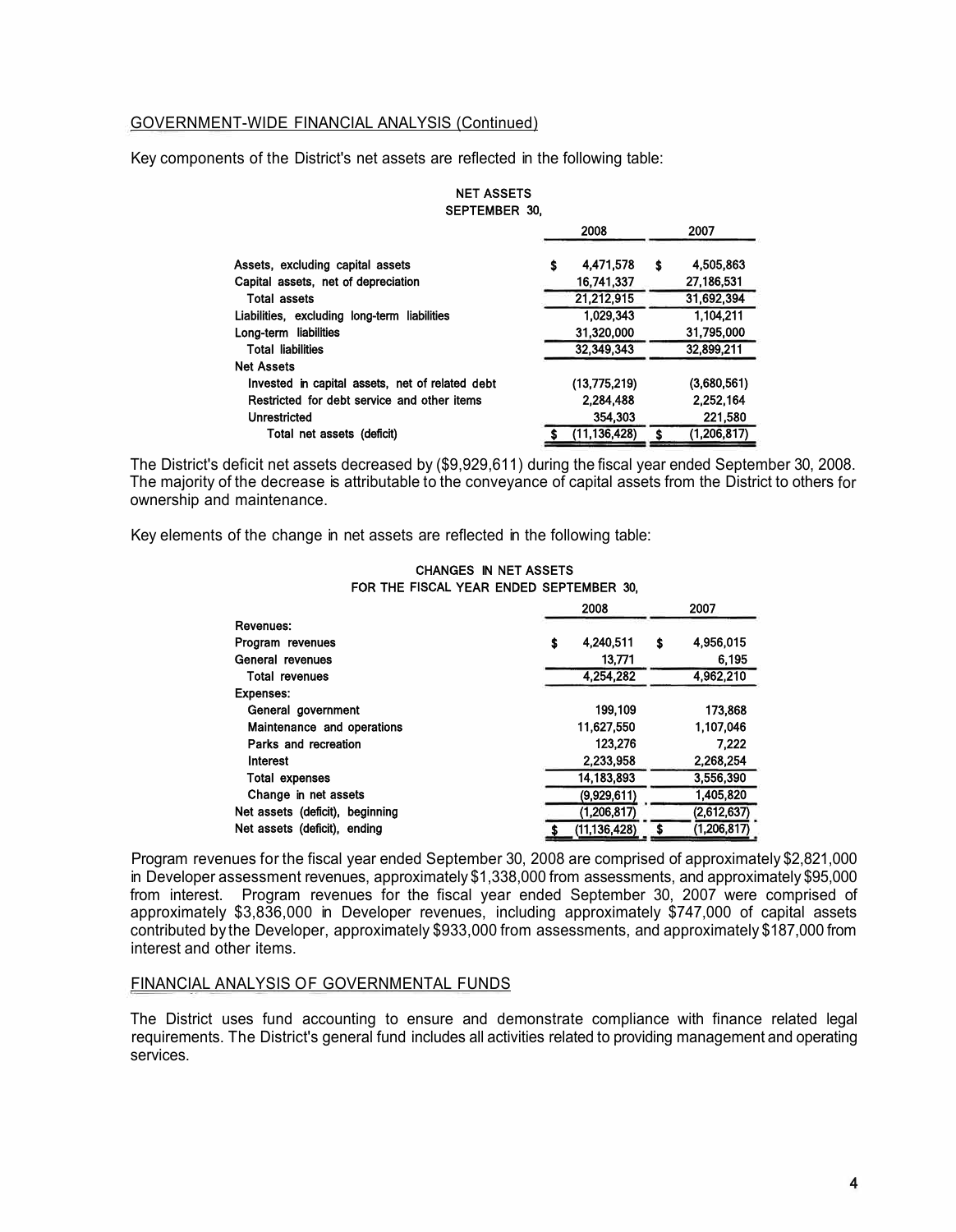## FINANCIAL ANALYSIS OF GOVERNMENTAL FUNDS (Continued)

In the table below, we have presented the cost of the largest functions/programs as a percentage of total governmental funds.

| <u>I VII IIIL I IVVAL TENI LIVED VE EMDEN W.</u> |           |      |           |      |
|--------------------------------------------------|-----------|------|-----------|------|
|                                                  | 2008      |      | 2007      |      |
| Geneval government                               | 199.109   | 5%   | 173.868   | 4%   |
| Maintenance and operations                       | 1,192,205 | 28%  | 1,101,065 | 23%  |
| Interest and principal on long-term debt         | 2.701.794 | 64%  | 2.741.263 | 58%  |
| Capital outlay                                   | 113,427   | 3%   | 724.727   | 15%  |
| <b>Total</b>                                     | 4,206,535 | 100% | 4,740,923 | 100% |

## FOR THE FISCAL YEAR ENDED SEPEMBER 30,

As noted above, debt service comprises the majority of expenditures for total governmental activities for both the 2008 and 2007 fiscal years.

#### GENERAL BUDGETING HIGHLIGHTS

An operating budget was adopted and maintained by the governing board for the District pursuant to the requirements of Florida Statutes. The budget is adopted using the same basis of accounting that is used in preparation of the fund financial statements. The legal level of budgetary control, the level at which expenditures may not exceed budget, is in the aggregate. Any budget amendments that increase the aggregate budgeted appropriations must be approved by the Board of Supervisors. Actual general fund expenditures did not exceed appropriations for the fiscal year ended September 30, 2008. The variance between budgeted and actual general fund revenues for the 2008 fiscal year was not considered significant. The actual general fund expenditures for the 2008 fiscal year were lower than budgeted amounts due primarily to anticipated repair and maintenance work which was not required.

#### CAPITAL ASSETS AND DEBT ADMINISTRATION

#### Capital Assets

At September 30, 2008, the District had \$17,212,299 invested in land, land improvements, infrastructure, recreation areas and facilities, and equipment. In the government-wide financial statements, accumulated depreciation of \$470,962 has been taken, which resulted in a net book value of \$16,741,337. More detailed information about the District's capital assets is presented in the notes of the financial statements.

### Capital Debt

At September 30, 2008, the District had \$31,320,000 in Bonds outstanding for its governmental activities, a decrease of approximately 1.5% from the prior year. No new debt was issued during the year, and the District had no immediate need to issue additional debt. More detailed information about the District's capital debt is presented in the notes of the financial statements.

#### Contacting the District's Financial Management

This financial report is designed to provide our citizens, land owners, customers, investors and creditors with a general overview of the District's finances and to demonstrate the District's accountability for the financial resources it manages and the stewardship of the facilities it maintains. If you have questions about this report or need additional financial information, contact Harmony Community Development District's Finance Department at 210 N. University Drive, Suite 702, Coral Springs, Florida, 33071.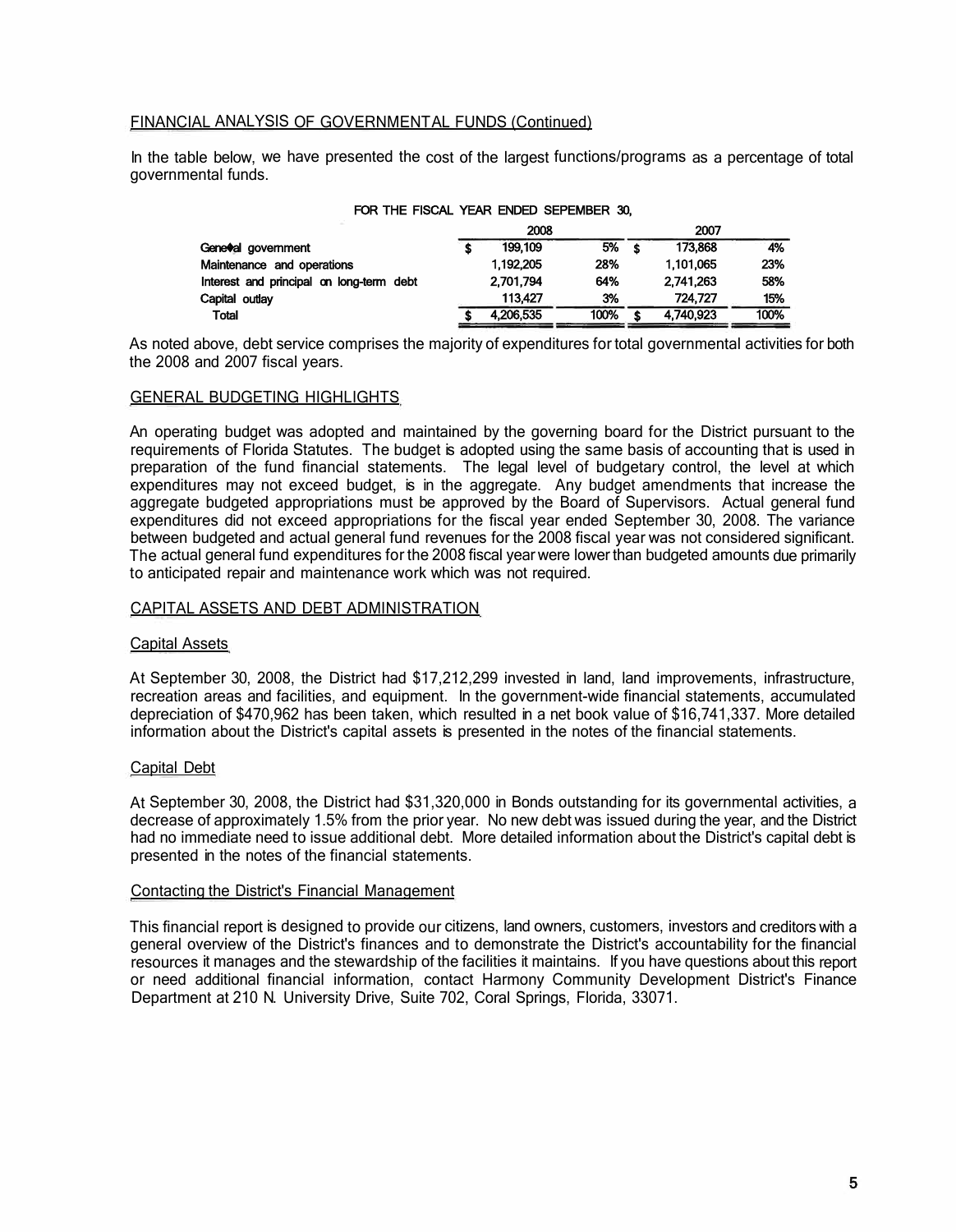## **HARMONY COMMUNITY DEVELOPMENT DISTRICT OSCEOLA COUNTY, FLORIDA STATEMENT OF NET ASSETS SEPTEMBER 30, 2008**

i.

|                                                 | Governmental<br><b>Activities</b> |         |
|-------------------------------------------------|-----------------------------------|---------|
| <b>ASSETS</b>                                   |                                   |         |
| Cash                                            | \$                                | 513,201 |
| Assessments receivable                          |                                   | 61,090  |
| Developer assessments receivable                |                                   | 736,046 |
| Interest receivable                             |                                   | 3,954   |
| <b>Prepaids</b>                                 |                                   | 531     |
| Restricted assets:                              |                                   |         |
| Investments                                     | 2,607,441                         |         |
| Deferred charges                                |                                   | 549,315 |
| Capital assets:                                 |                                   |         |
| Nondepreciable                                  | 8,543,600                         |         |
| Depreciable, net                                | 8,197,737                         |         |
| <b>Total assets</b>                             | 21,212,915                        |         |
| <b>LIABILITIES</b>                              |                                   |         |
| Accounts payable                                |                                   | 114,946 |
| Accrued interest payable                        |                                   | 914,397 |
| Non-current liabilities:                        |                                   |         |
| Due within one year                             |                                   | 465,000 |
| Due in more than one year                       | 30,855,000                        |         |
| <b>Total liabilities</b>                        | 32,349,343                        |         |
|                                                 |                                   |         |
| <b>NET ASSETS</b>                               |                                   |         |
| Invested in capital assets, net of related debt | (13,775,219)                      |         |
| Restricted for debt service and other items     | 2,284,488                         |         |
| Unrestricted                                    |                                   | 354,303 |
| Total net assets (deficit)                      | (11, 136, 428)                    |         |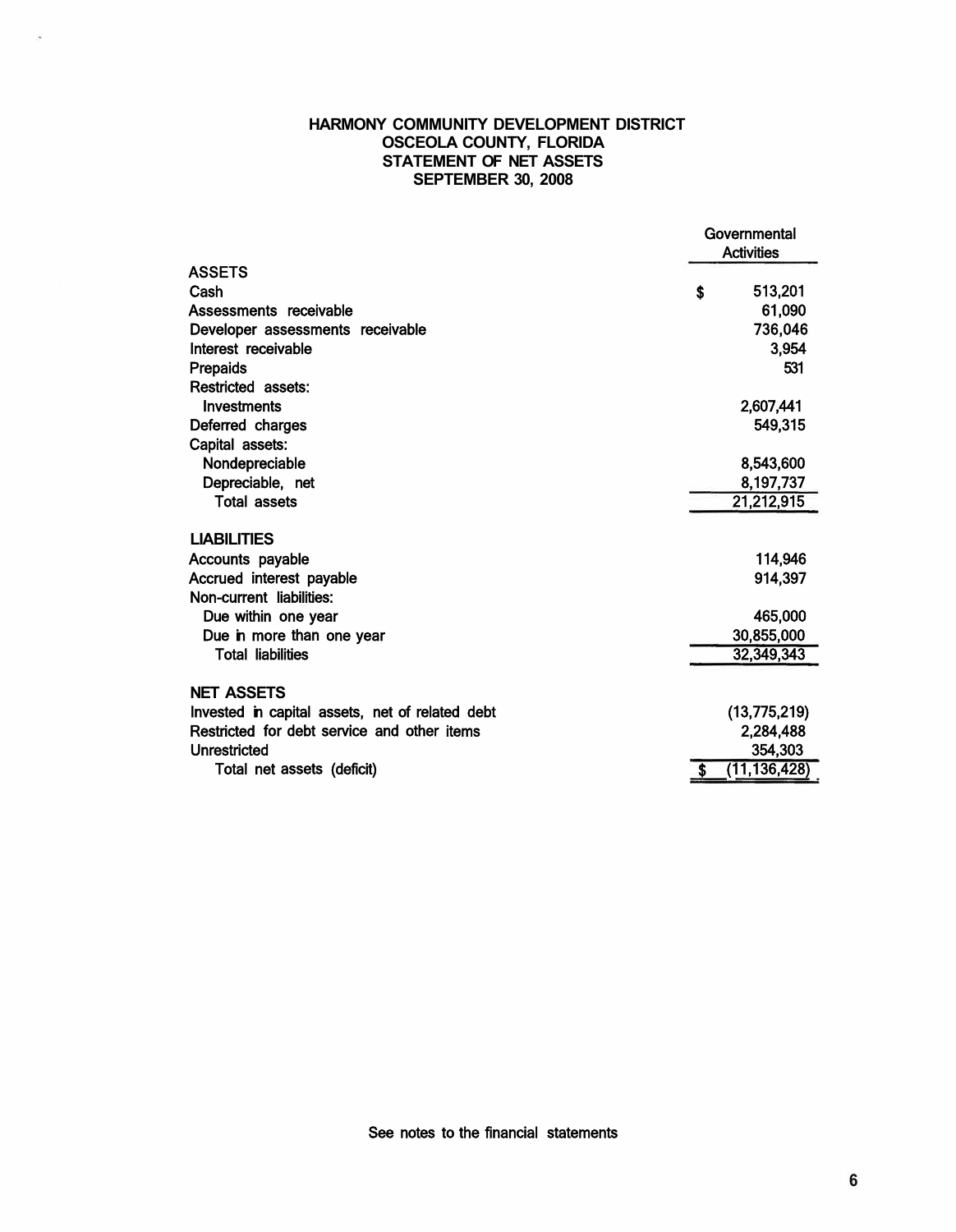| HARMONY COMMUNITY DEVELOPMENT DISTRICT |                                |                                | FOR THE FISCAL YEAR ENDED SEPTEMBER 30, 2008 |
|----------------------------------------|--------------------------------|--------------------------------|----------------------------------------------|
|                                        |                                |                                |                                              |
|                                        |                                |                                |                                              |
|                                        |                                |                                |                                              |
|                                        |                                |                                |                                              |
|                                        |                                |                                |                                              |
|                                        | <b>OSCEOLA COUNTY, FLORIDA</b> | <b>STATEMENT OF ACTIVITIES</b> |                                              |
|                                        |                                |                                |                                              |
|                                        |                                |                                |                                              |
|                                        |                                |                                |                                              |
|                                        |                                |                                |                                              |

Program Revenues Charges Operating semeration for Grants and Grants and

Charges

 $\overline{p}$ 

Program Revenues

Net (Expense) Revenue and Changes in Net Assets

Net (Expense)<br>Revenue and

Changes in Net Assets

Governmental

Governmental

Grants and Capital

Grants and Operating

| Governmental activities:<br>Primary government:<br>Functions/Programs | Maintenance and operations<br>General government | Parks and recreation | Interest on long-term debt | Total governmental activities |
|-----------------------------------------------------------------------|--------------------------------------------------|----------------------|----------------------------|-------------------------------|
|-----------------------------------------------------------------------|--------------------------------------------------|----------------------|----------------------------|-------------------------------|

| Activities                  | (123, 276)<br>(10,325,030)       | 504,924   | 9.943.382 |
|-----------------------------|----------------------------------|-----------|-----------|
|                             |                                  |           |           |
|                             |                                  | 10,090    | 10,090    |
|                             |                                  |           |           |
| Contributions Contributions |                                  | 71,625    | 71,625    |
| <b>Services</b>             | 199,109<br>1,302,520             | 2,657,167 | ,158,796  |
|                             |                                  |           |           |
| Expenses                    | 123,276<br>199.109<br>11.627.550 | 2,233,958 | 4,183,893 |

| ٠ |
|---|
|   |

| 13,771                           | 13,771                 | (9,929,611)          | (1,206,817)                      | (11, 136, 428)                |
|----------------------------------|------------------------|----------------------|----------------------------------|-------------------------------|
| Jnrestricted investment earnings | Total general revenues | Change in net assets | Net assets (deficit) - beginning | Net assets (deficit) - ending |

See notes to the financial statements See notes to the financial statements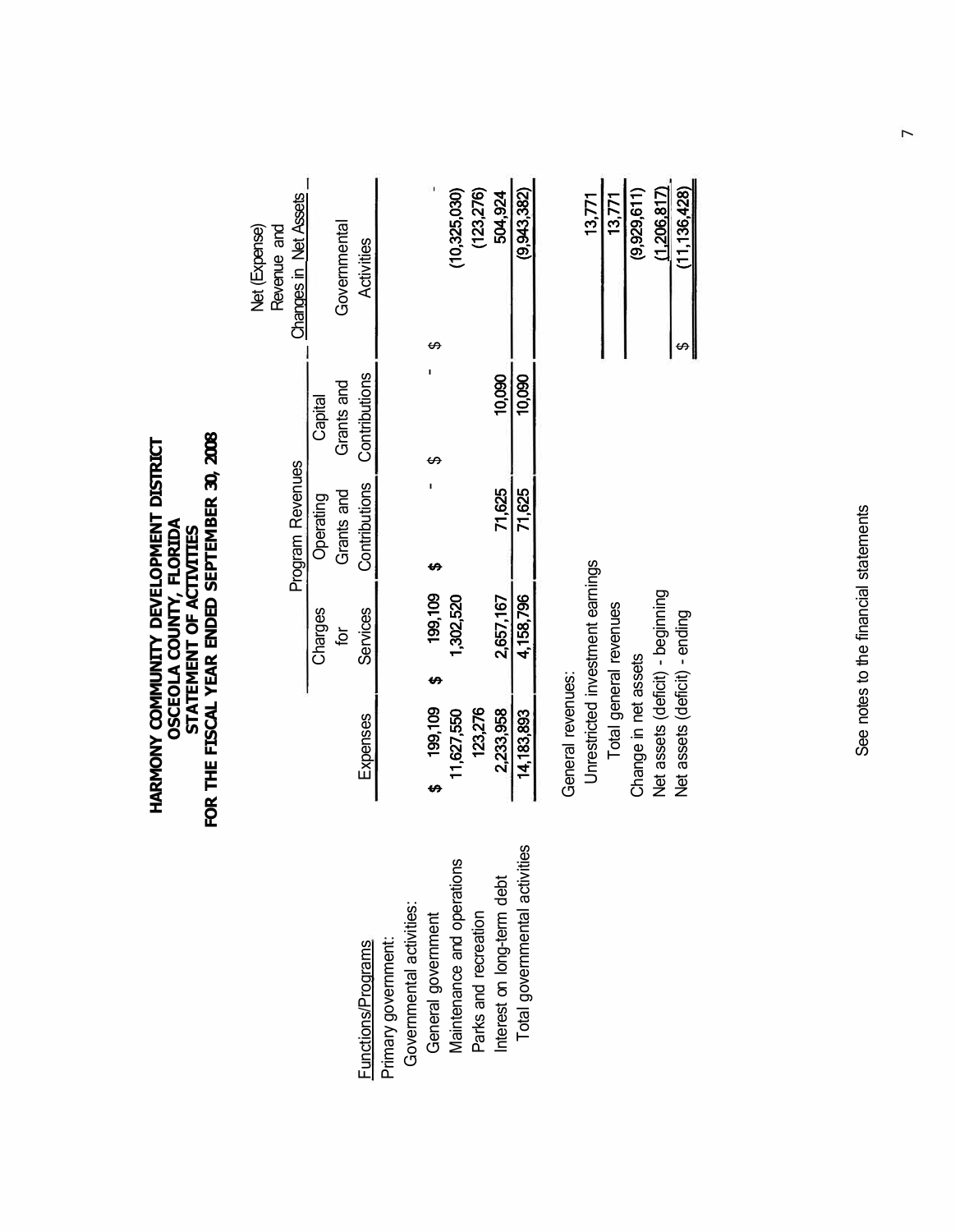### **HARMONY COMMUNITY DEVELOPMENT DISTRICT OSCEOLA COUNTY, FLORIDA BALANCE SHEET GOVERNMENTAL FUNDS SEPTEMBER 30, 2008**

|                                                      | Major Funds |         |    |              |    |              |    |               |    | <b>Total</b> |
|------------------------------------------------------|-------------|---------|----|--------------|----|--------------|----|---------------|----|--------------|
|                                                      |             |         |    | <b>Debt</b>  |    | <b>Debt</b>  |    | Capital       |    | Governmental |
|                                                      |             | General |    | Service 2001 |    | Service 2004 |    | Projects 2004 |    | <b>Funds</b> |
| <b>ASSETS</b>                                        |             |         |    |              |    |              |    |               |    |              |
| Cash                                                 | \$          | 513,201 | \$ |              | \$ |              | \$ |               | \$ | 513,201      |
| Investments                                          |             |         |    | 1,461,794    |    | 873,820      |    | 271,827       |    | 2,607,441    |
| Assessments receivable                               |             | 16,822  |    | 44.268       |    |              |    |               |    | 61,090       |
| Developer assessments receivable                     |             | 82,335  |    | 314,560      |    | 339,151      |    |               |    | 736,046      |
| Interest receivable                                  |             |         |    | 2,217        |    | 1,325        |    | 412           |    | 3,954        |
| Due from other funds                                 |             | 18,110  |    | 161,750      |    | 249,475      |    |               |    | 429,335      |
| Prepaids and other items                             |             | 531     |    |              |    |              |    |               |    | 531          |
| <b>Total assets</b>                                  |             | 630,999 | \$ | 1,984,589    | \$ | 1,463,771    | \$ | 272,239       | Ŝ  | 4,351,598    |
|                                                      |             |         |    |              |    |              |    |               |    |              |
| <b>LIABILITIES AND FUND BALANCES</b><br>Liabilities: |             |         |    |              |    |              |    |               |    |              |
| Accounts payable                                     | \$          | 114,946 | Ŝ  |              | \$ |              | \$ |               | \$ | 114,946      |
| Due to other funds                                   |             | 161,750 |    | 249,475      |    |              |    | 18.110        |    | 429,335      |
| <b>Total liabilities</b>                             |             | 276,696 |    | 249,475      |    | ×.           |    | 18,110        |    | 544,281      |
| Fund balances:                                       |             |         |    |              |    |              |    |               |    |              |
| Reserved for:                                        |             |         |    |              |    |              |    |               |    |              |
| Debt service                                         |             |         |    | 1,735,114    |    | 1,463,771    |    |               |    | 3,198,885    |
| Capital projects                                     |             |         |    |              |    |              |    | 254,129       |    | 254,129      |
| Other                                                |             | 531     |    |              |    |              |    |               |    | 531          |
| Unreserved, reported in:                             |             |         |    |              |    |              |    |               |    |              |
| General fund                                         |             | 353,772 |    |              |    |              |    |               |    | 353,772      |
| <b>Total fund balances</b>                           |             | 354,303 |    | 1,735,114    |    | 1,463,771    |    | 254,129       |    | 3,807,317    |
| Total liabilities and fund balances                  |             | 630,999 |    | 1,984,589    | s  | 1,463,771    | \$ | 272,239       |    | 4,351,598    |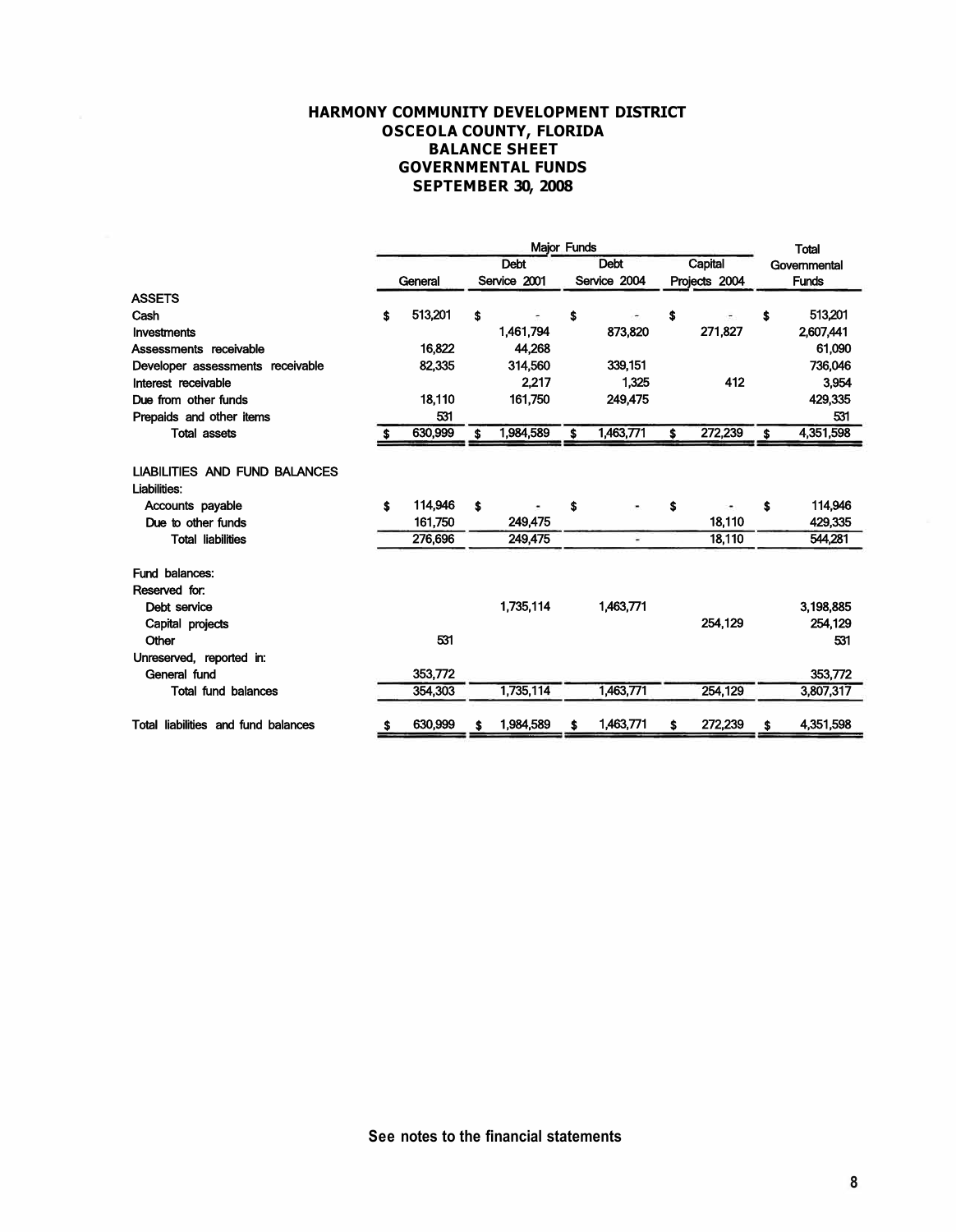## **HARMONY COMMUNITY DEVELOPMENT DISTRICT OSCEOLA COUNTY, FLORIDA RECONCILIATION OF THE BALANCE SHEET - GOVERNMENTAL FUNDS TO THE STATEMENT OF NET ASSETS SEPTEMBER 30, 2008**

| Fund balance - governmental funds                                                                                                                                                                                                                                                                               |                      | \$<br>3,807,317 |
|-----------------------------------------------------------------------------------------------------------------------------------------------------------------------------------------------------------------------------------------------------------------------------------------------------------------|----------------------|-----------------|
| Amounts reported for governmental activities in the statement<br>of net assets are different because:                                                                                                                                                                                                           |                      |                 |
| Capital assets used in governmental activities are not<br>financial resources and, therefore, are not reported as<br>assets in the governmental funds. The statement of net<br>assets includes those capital assets, net of any accumulated<br>depreciation, in the net assets fo the government as a<br>whole. |                      |                 |
| Cost of capital assets                                                                                                                                                                                                                                                                                          | 17.212.299           |                 |
| Accumulated depreciation                                                                                                                                                                                                                                                                                        | (470,962)            | 16,741,337      |
| Bond issue costs are not financial resources and.<br>therefore are not reported as assets in the governmental<br>funds. The statements of net assets includes these costs,<br>net of amortization.<br>Bond issue costs<br>Accumulated amortization                                                              | 633,823<br>(84, 508) | 549.315         |
| Liabilities not due and payable from current available<br>resources are not reported as liabilities in the governmental<br>fund statements. All liabilities, both current and long-term,<br>are reported in the government-wide statements.                                                                     |                      |                 |
| Accrued interest payable                                                                                                                                                                                                                                                                                        | (914, 397)           |                 |
| <b>Bonds payable</b>                                                                                                                                                                                                                                                                                            | (31,320,000)         | (32,234,397)    |
| Net assets of governmental activities                                                                                                                                                                                                                                                                           |                      | (11, 136, 428)  |
|                                                                                                                                                                                                                                                                                                                 |                      |                 |

**See notes to the financial statements** 

à.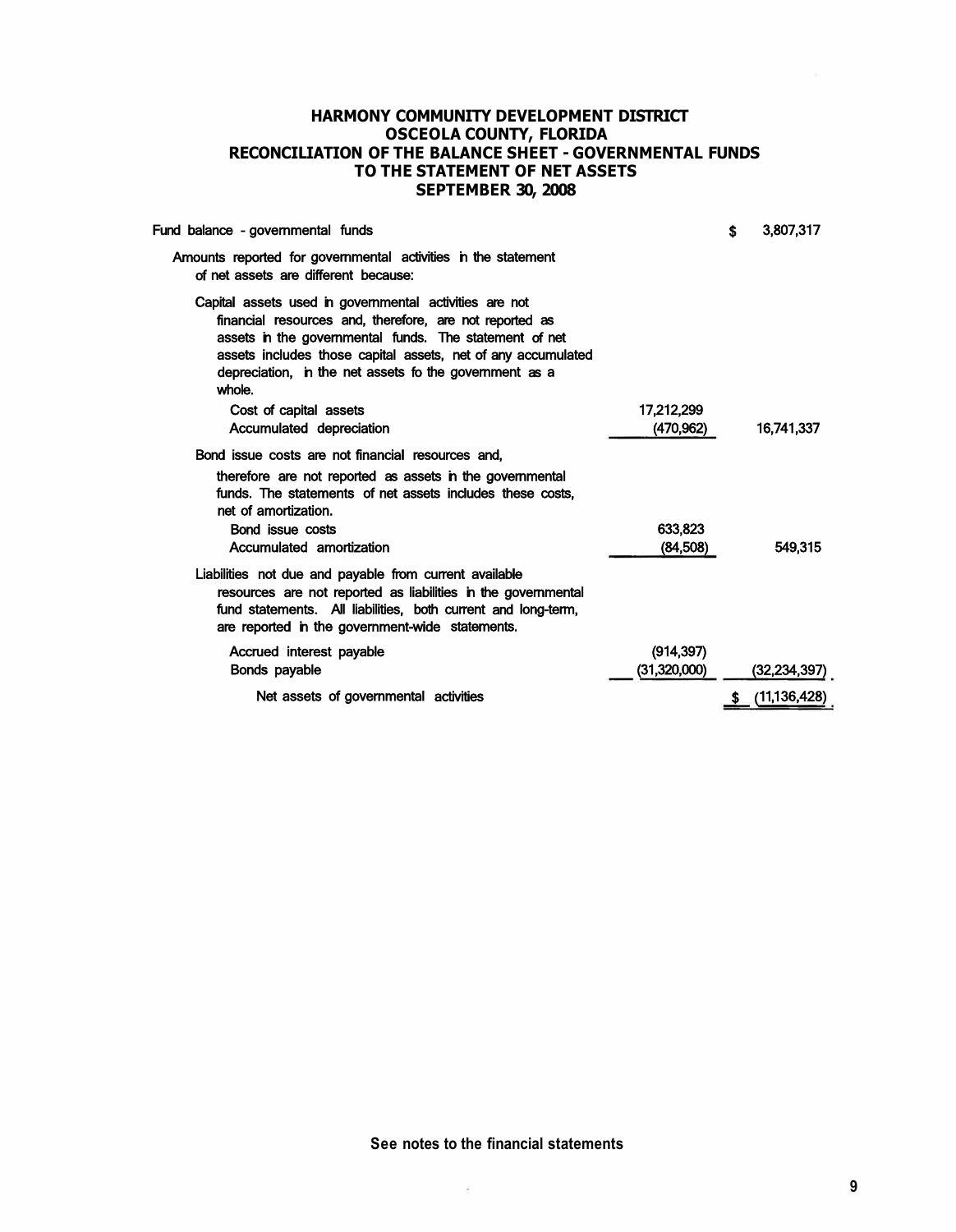## **HARMONY COMMUNITY DEVELOPMENT DISTRICT OSCEOLA COUNTY, FLORIDA STATEMENT OF REVENUES, EXPENDITURES, AND CHANGES IN FUND BALANCES GOVERNMENTAL FUNDS FOR THE FISCAL YEAR ENDED SEPTEMBER 30, 2008**

|                                 | <b>Major Funds</b> |           |             |                              |             |           |         |               | <b>Total</b> |           |
|---------------------------------|--------------------|-----------|-------------|------------------------------|-------------|-----------|---------|---------------|--------------|-----------|
|                                 |                    |           | <b>Debt</b> |                              | <b>Debt</b> |           | Capital |               | Governmental |           |
|                                 |                    | General   |             | Service 2001<br>Service 2004 |             |           |         | Projects 2004 | <b>Funds</b> |           |
| <b>REVENUES</b>                 |                    |           |             |                              |             |           |         |               |              |           |
| Assessments                     | \$                 | 513,157   | \$          | 824,437                      | \$          | ٠.        | \$      | t             | \$           | 1,337,594 |
| Developer revenue               |                    | 988,472   |             | 648,272                      |             | 1,184,458 |         |               |              | 2,821,202 |
| Interest                        |                    | 13,771    |             | 45,929                       |             | 25,696    |         | 10,090        |              | 95,486    |
| <b>Total revenues</b>           |                    | 1,515,400 |             | 1,518,638                    |             | 1,210,154 |         | 10,090        |              | 4,254,282 |
| <b>EXPENDITURES</b>             |                    |           |             |                              |             |           |         |               |              |           |
| <b>Current:</b>                 |                    |           |             |                              |             |           |         |               |              |           |
| General government              |                    | 190,472   |             | 8,637                        |             |           |         |               |              | 199,109   |
| Maintenance and operations      |                    | 1,192,205 |             |                              |             |           |         |               |              | 1,192,205 |
| Debt Service:                   |                    |           |             |                              |             |           |         |               |              |           |
| Principal                       |                    |           |             | 290,000                      |             | 185,000   |         |               |              | 475,000   |
| Interest                        |                    |           |             | 1,186,281                    |             | 1,040,513 |         |               |              | 2,226,794 |
| Capital outlay                  |                    |           |             |                              |             |           |         | 113,427       |              | 113,427   |
| <b>Total expenditures</b>       |                    | 1,382,677 |             | 1,484,918                    |             | 1,225,513 |         | 113,427       |              | 4,206,535 |
| Excess (deficiency) of revenues |                    |           |             |                              |             |           |         |               |              |           |
| over (under) expenditures       |                    | 132,723   |             | 33,720                       |             | (15, 359) |         | (103, 337)    |              | 47,747    |
| Fund balances - beginning       |                    | 221,580   |             | 1,701,394                    |             | 1,479,130 |         | 357,466       |              | 3,759,570 |
| Fund balances - ending          | s                  | 354,303   | \$          | 1,735,114                    | s           | 1,463,771 |         | 254,129       | S            | 3,807,317 |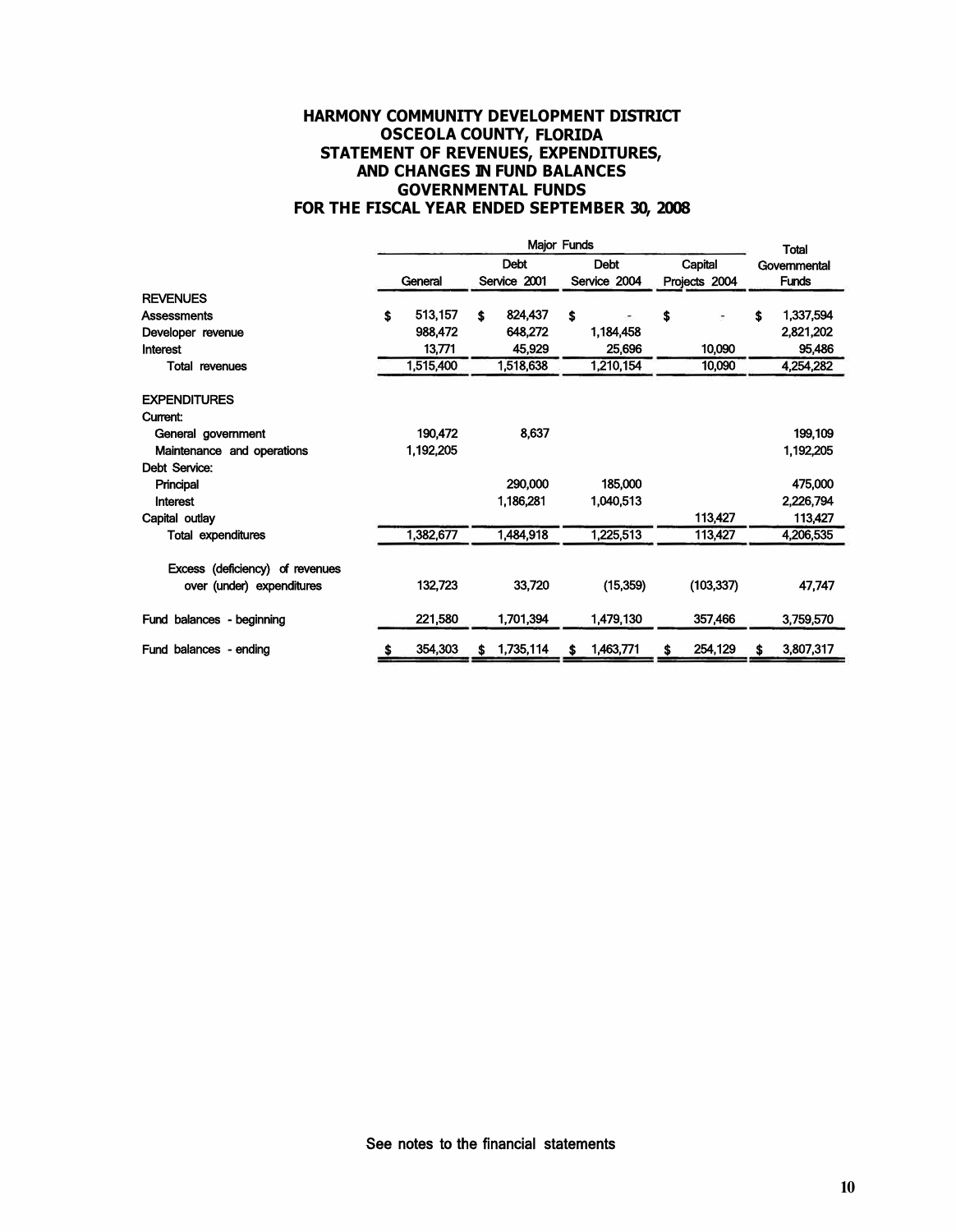## **HARMONY COMMUNITY DEVELOPMENT DISTRICT OSCEOLA COUNTY, FLORIDA RECONCILIATION OF THE STATEMENT OF REVENUES, EXPENDITURES AND CHANGES IN FUND BALANCES OF GOVERNMENTAL FUNDS TO THE STATEMENT OF ACTIVITIES FOR THE FISCAL YEAR ENDED SEPTEMBER 30, 2008**

| Net change in fund balances - total governmental funds                                                                                                                                                                                                | \$  | 47,747         |
|-------------------------------------------------------------------------------------------------------------------------------------------------------------------------------------------------------------------------------------------------------|-----|----------------|
| Amounts reported for governmental activities in the statement of activities<br>are different because:                                                                                                                                                 |     |                |
| Governmental funds report capital outlays as expenditures; however,<br>the costs of capital assets is eliminated in the statement of activities and<br>capitalized in the statement of net assets.                                                    |     | 113,427        |
| Depreciation of capital assets is not recognized in the governmental<br>fund statements but is reported as an expense in the statement of<br>activities.                                                                                              |     | (455, 964)     |
| Conveyances of infrastructure improvements to other governments of<br>previously capitalized capital assets is recorded as an expense in the<br>statement of activities.                                                                              |     | (10, 102, 657) |
| Repayment of long-term liabilities are reported as expenditures in<br>the governmental fund statement but such repayments reduce liabilities<br>in the statement of net assets and are eliminated in the statement of<br>activities.                  |     | 475,000        |
| Governmental funds report the effect of issuance of costs, premiums,<br>discounts, and similar items when debt is first issued, whereas these<br>amounts are deferred and amortized in the statement of activities.<br>Amortization of issuance costs |     | (21, 127)      |
| The change in accrued interest on long-term liabilities between the<br>current and prior fiscal year is recorded in the statement of activities but<br>not in the fund financial statements.                                                          |     | 13,963         |
| Change in net assets of governmental activities                                                                                                                                                                                                       | \$. | (9,929,611)    |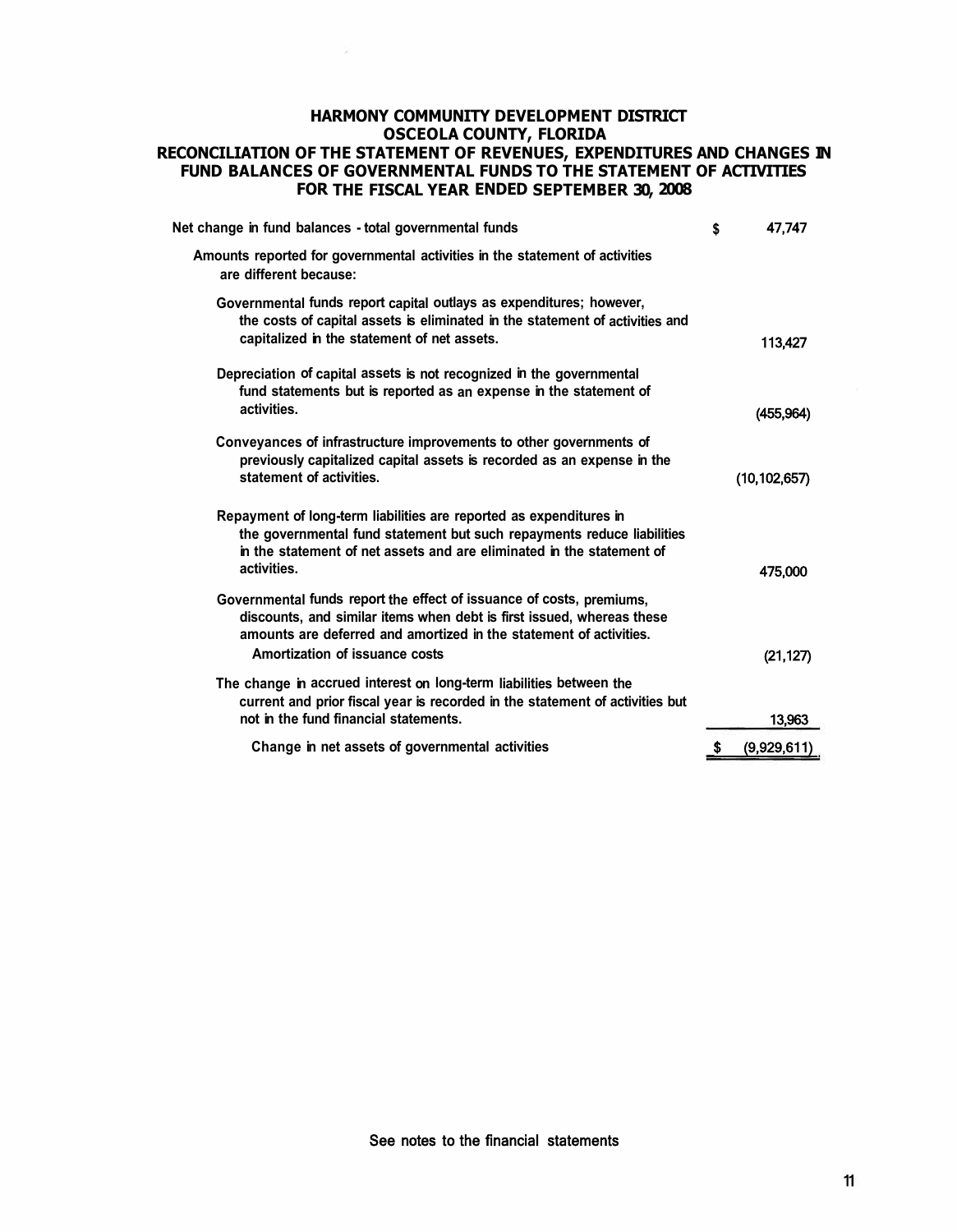## **HARMONY COMMUNITY DEVELOPMENT DISTRICT OSCEOLA COUNTY, FLORIDA NOTES TO FINANCIAL STATEMENTS**

## **NOTE 1 - SUMMARY OF SIGNIFICANT ACCOUNTING POLICIES**

## **Reporting Entity**

Harmony Community Development District (the "District") was established on February 28, 2000 by the Osceola County, Florida Ordinance No. 00-05 pursuant to the Uniform Community Development District Act of 1980, otherwise known as Chapter 190, Florida Statutes. The Act provides among other things, the power to manage basic services for comm unity development, power to borrow money and issue bonds, and to levy and assess non-ad valorem assessments for the financing and delivery of capital infrastructure.

The District was established for the purpose of financing and managing the acquisition, construction, maintenance and operation of a portion of the infrastructure necessary for community development within the District.

The District is governed by the Board of Supervisors ("Board") which is composed of five members. The Supervisors are elected by qualified electors within the District. The Board of Supervisors of the District exercise all powers granted to the District pursuant to Chapter 190, Florida Statutes. Certain Board members are affiliated with Birchwood Acres Limited Partnership ("Developer'') at September 30, 2008. The District is economically dependent on the Developer.

The Board has the responsibility for:

- 1. Assessing and levying assessments.
- 2. Approving budgets.
- 3. Exercising control over facilities and properties.
- 4. Controlling the use of funds generated by the District.
- 5. Approving the hiring and firing of key personnel.
- 6. Financing improvements.

The financial statements were prepared in accordance with Governmental Accounting Standards Board ("GASS") Statement 14, and Statement 39, an amendment of GASS Statement 14. Under the provisions of those standards, the financial reporting entity consists of the primary government, organizations for which the District Board of Supervisors is considered to be financially accountable, and other organizations for which the nature and significance of their relationship with the District are such that, if excluded, the financial statements of the District would be considered incomplete or misleading. There are no entities considered to be component units of the District; therefore, the financial statements include only the operations of the District.

## **Government-Wide and Fund Financial Statements**

The basic financial statements include both government-wide and fund financial statements.

The government-wide financial statements (i.e., the statement of net assets and the statement of activities) report information on all of the non-fiduciary activities of the primary government. For the most part, the effect of interfund activity has been removed from these statements.

The statement of activities demonstrates the degree to which the direct expenses of a given function or segment is offset by program revenues. *Direct expenses* are those that are clearly identifiable with a specific function or segment. *Program revenues* include 1) charges to customers who purchase, use or directly benefit from goods, services or privileges provided by a given function or segment. Operating-type special assessments for maintenance and debt service are treated as charges for services. and 2) grants and contributions that are restricted to meeting the operational or capital requirements of a particular function or segment. Other items not included among program revenues are reported instead as *general revenues.*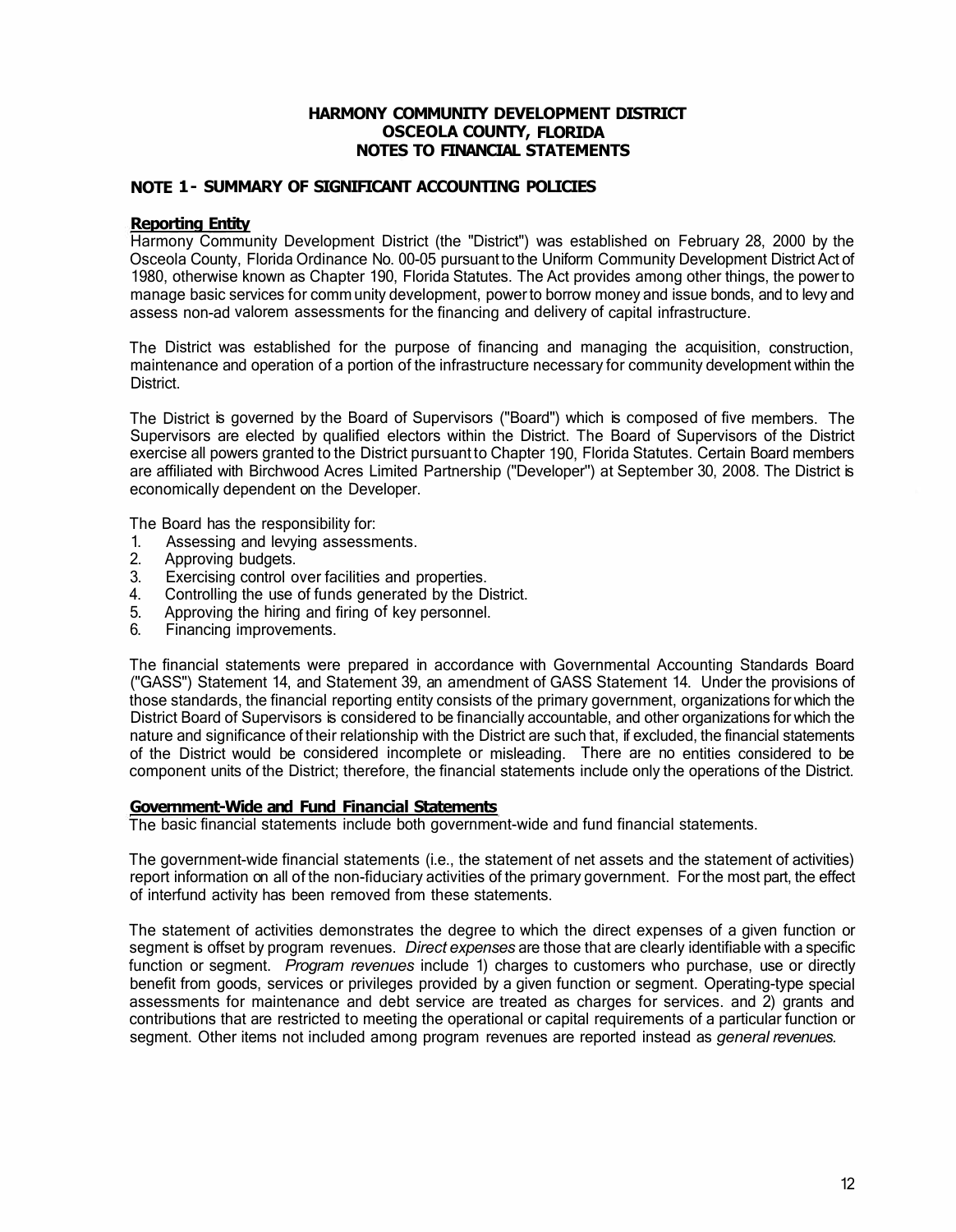# **NOTE 1 - SUMMARY OF SIGNIFICANT ACCOUNTING POLICIES (Continued)**

### **Measurement Focus, Basis of Accounting and Financial Statement Presentation**

The government-wide financial statements are reported using the *economic resources measurement* focus and the *accrual basis of accounting.* Revenues are recorded when earned and expenses are recorded when a liability is incurred, regardless of the timing of related cash flows. Assessments are recognized as revenues in the year for which they are levied. Grants and similar items are to be recognized as revenue as soon as all eligibility requirements imposed by the provider have been met.

Governmental fund financial statements are reported using the *current financial resources measurement focus*  and the *modified accrual basis of accounting.* Revenues are recognized as soon as they are both measurable and available. Revenues are considered to be *available* when they are collectible within the current period or soon enough thereafter to pay liabilities of the current period. For this purpose, the government considers revenues to be available if they are collected within 60 days of the end of the current fiscal period. Expenditures are recorded when a liability is incurred, as under accrual accounting. However, debt service expenditures are recorded only when payment is due.

## **Assessments**

Assessments are non-ad valorem assessments on benefited lands within the District. Assessments are levied to pay for the operations and maintenance of the District. For debt service, certain amounts are collected at lot closings as advance payments and are used to prepay a portion of the Bonds outstanding. Otherwise, assessments are collected annually to provide funds for the debt service on the portion of the Bonds which are not paid with prepaid assessments. The fiscal year for which annual assessments are levied begins on October 1. The District's annual assessments for operations and debt service are billed and collected by the County Tax Assessor/Collector for non-Developer owned lots. Other amounts are direct billed by the District. The amounts remitted to the District are net of applicable discounts or fees. Assessments are collectable on a calendar year basis under the uniform collection law with discounts available at varying rates if collected by the Tax Assessor/Collector at 4% in November through 0% in the following March and become delinquent April 1. In addition, amounts remitted by the County Tax Assessor/Collector include interest on monies held from the day of collection to the day of distribution.

Assessments and interest associated with the current fiscal period are considered to be susceptible to accrual and are recognized as revenues of the current fiscal period. The portion of assessments receivable due within the current fiscal period is considered to be susceptible to accrual as revenue of the current period. All other revenue items are considered to be measurable and available only when cash is received by the government.

The District reports the following major governmental funds:

### General Fund

The general fund is the general operating fund of the District. It is used to account for all financial resources except those required to be accounted for in another fund.

### Debt Service Fund 2001

The debt service fund is used to account for the accumulation of resources for the annual payment of principal and interest on the Series 2001 Bonds.

### Debt Service Fund 2004

The debt service fund is used to account for the accumulation of resources for the annual payment of principal and interest on the Series 2004 Bonds.

#### Capital Projects Fund 2004

This fund accounts for the financial resources to be used for the acquisition or construction of major infrastructure within the District.

As a general rule, the effect of interfund activity has been eliminated from the government-wide financial statements.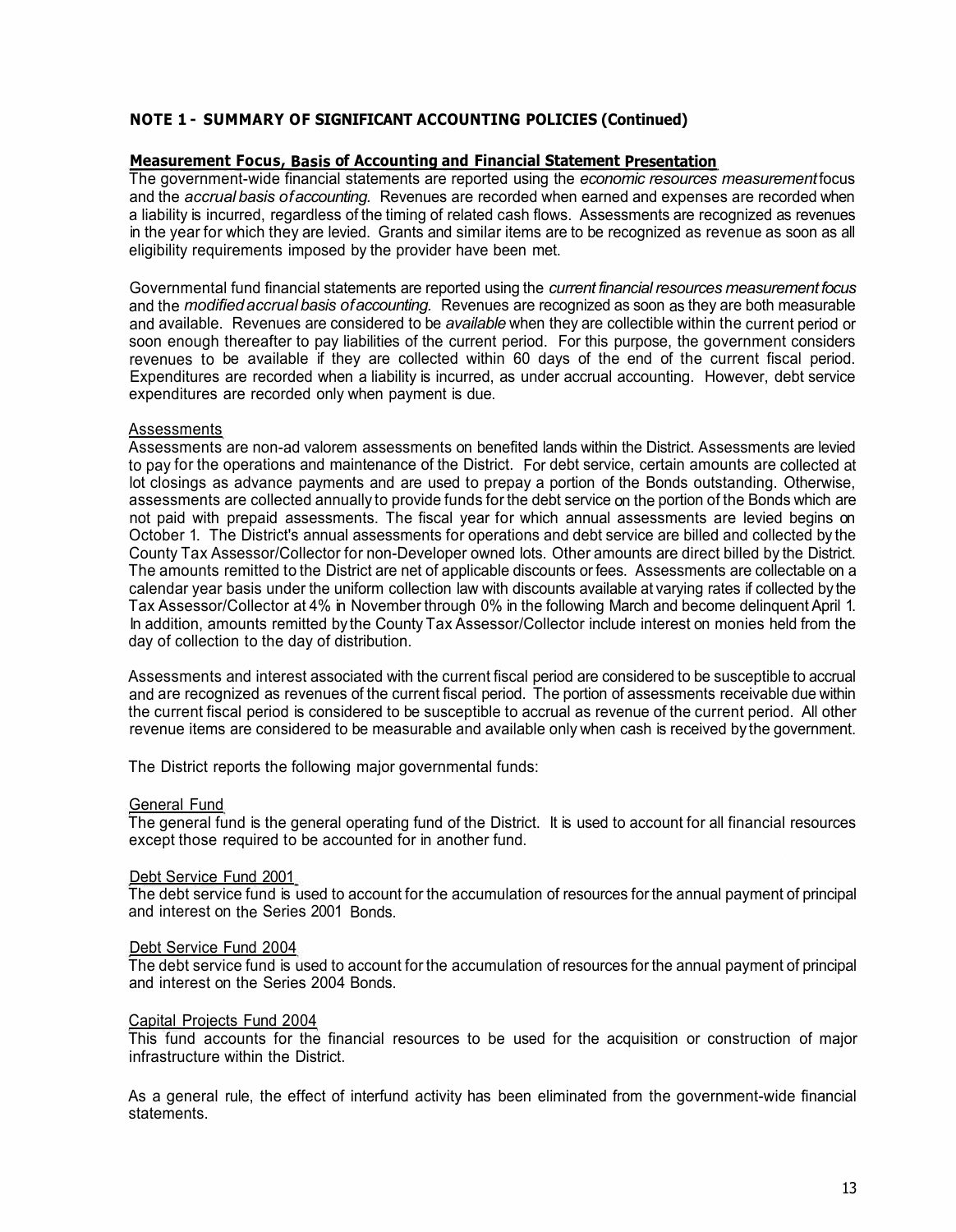# **NOTE 1 - SUMMARY OF SIGNIFICANT ACCOUNTING POLICIES (Continued)**

## **Measurement Focus, Basis of Accounting and Financial Statement Presentation {Continued)**

When both restricted and unrestricted resources are available for use, it is the government's policy to use restricted resources first for qualifying expenditures, then unrestricted resources as they are needed.

### **Assets, Liabilities and Net Assets or Equity**

#### Restricted Assets

These assets represent cash and investments set aside pursuant to Bond covenants.

### Deposits and Investments

The District's cash and cash equivalents are considered to be cash on hand and demand deposits.

The District has elected to proceed under the Alternative Investment Guidelines as set forth in Section 218.415 (17) Florida Statutes. The District may invest any surplus public funds in the following:

- a) The Local Government Surplus Trust Funds, or any intergovernmental investment pool authorized pursuant to the Florida lnterlocal Cooperation Act;
- b) Securities and Exchange Commission registered money market funds with the highest credit quality rating from a nationally recognized rating agency;
- c) Interest bearing time deposits or savings accounts in qualified public depositories;
- d) Direct obligations of the U.S. Treasury.

Securities listed in paragraph c and d shall be invested to provide sufficient liquidity to pay obligations as they come due. In addition, surplus funds may be deposited into certificates of deposit which are insured and any unspent Bond proceeds are required to be held in investments as specified in the Bond Indenture.

The District records all interest revenue related to investment activities in the respective funds and reports investments at fair value.

#### Inventories and Prepaid Items

Inventories of governmental funds are recorded as expenditures when consumed rather than when purchased.

Certain payments to vendors reflect costs applicable to future accounting periods and are recorded as prepaid items in both government-wide and fund financial statements.

## Capital Assets

Capital assets, which include property, plant and equipment, and infrastructure assets (e.g., roads, sidewalks and similar items) are reported in the government activities columns in the government-wide financial statements. Capital assets are defined by the government as assets with an initial, individual cost of more than \$5,000 (amount not rounded) and an estimated useful life in excess of two years. Such assets are recorded at historical cost or estimated historical cost if purchased or constructed. Donated capital assets are recorded at estimated fair market value at the date of donation.

The costs of normal maintenance and repairs that do not add to the value of the asset or materially extend assets lives are not capitalized. Major outlays for capital assets and improvements are capitalized as projects are constructed.

Property, plant and equipment of the District are depreciated using the straight-line method over the following estimated useful lives:

| Assets                  | Years |
|-------------------------|-------|
| Equipment               | 10    |
| Infrastructure          | 15    |
| Recreational facilities | 30    |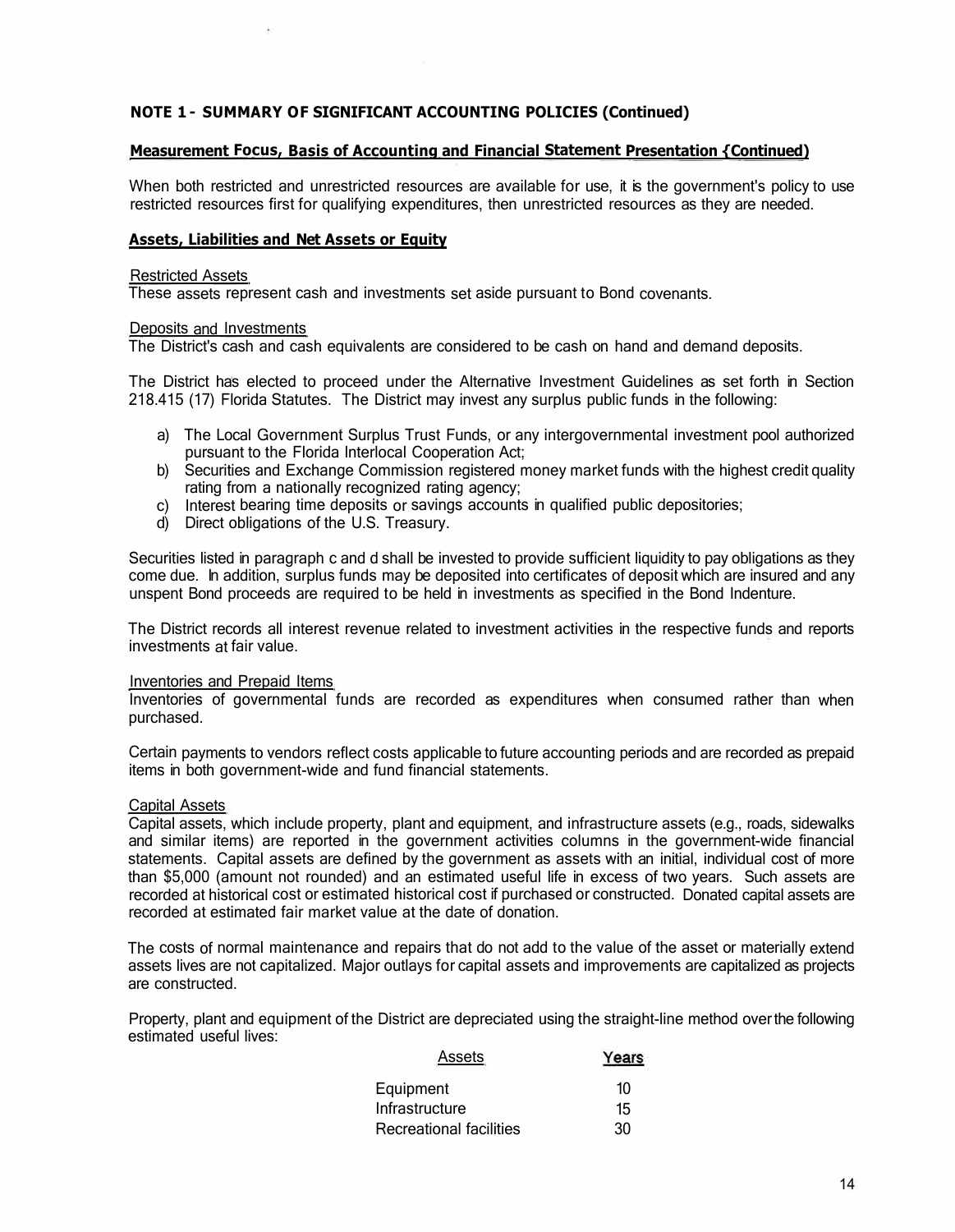# **NOTE 1 - SUMMARY OF SIGNIFICANT ACCOUNTING POLICIES (Continued)**

## **Assets, Liabilities and Net Assets or Equity (Continued)**

### Capital Assets (Continued)

In the governmental fund financial statements, amounts incurred for the acquisition of capital assets are reported as fund expenditures. Depreciation expense is not reported in the governmental fund financial **statements** 

### Deferred Charges

In a prior year, in connection with the issuance of certain debt, the District incurred costs totaling \$633,823. In the government-wide financial statements, that amount has been capitalized and amortized ratably over the estimated life of the Bonds. At September 30, 2008, the District reported accumulated amortization of **\$84,508.** 

### Deferred Revenue

Governmental funds report deferred revenue in connection with receivables for revenues that are not considered to be available to liquidate liabilities of the current period. Governmental funds also defer revenue recognition in connection with resources that have been received, but not yet earned.

### Long-Term Obligations

In the government-wide financial statements long-term debt and other long-term obligations are reported as liabilities in the statement of net assets. Bond premiums and discounts, as well as issuance costs, are deferred and amortized ratably over the life of the Bonds. Bonds payable are reported net of premiums or discounts.

In the fund financial statements, governmental fund types recognize premiums and discounts, as well as issuance costs, during the current period. The face amount of debt issued is reported as other financing sources. Premiums received on debt issuances are reported as other financing sources while discounts on debt issuances are reported as other financing uses. Issuance costs, whether or not withheld from the actual debt proceeds received, are reported as debt service expenditures.

### Fund Equity/Net Assets

In the fund financial statements, governmental funds report reservations of fund balance for amounts that are not available for appropriation or are legally restricted by outside parties for use for a specific purpose. Designations of fund balance represent tentative management plans that are subject to change.

Net assets in the government-wide financial statements are categorized as invested in capital assets, net of related debt, restricted or unrestricted. Invested in capital assets, net of related debt represents net assets related to infrastructure and property, plant and equipment, net of any related debt. Restricted net assets represent the assets restricted by the District's Bond covenants.

### **Other Disclosures**

### Use of Estimates

The preparation of financial statements in conformity with generally accepted accounting principles requires management to make estimates and assumptions that affect the reported amounts of assets and liabilities, and disclosure of contingent assets and liabilities at the date of the financial statements, and the reported amounts of revenues and expenditures during the reporting period. Actual results could differ from those estimates.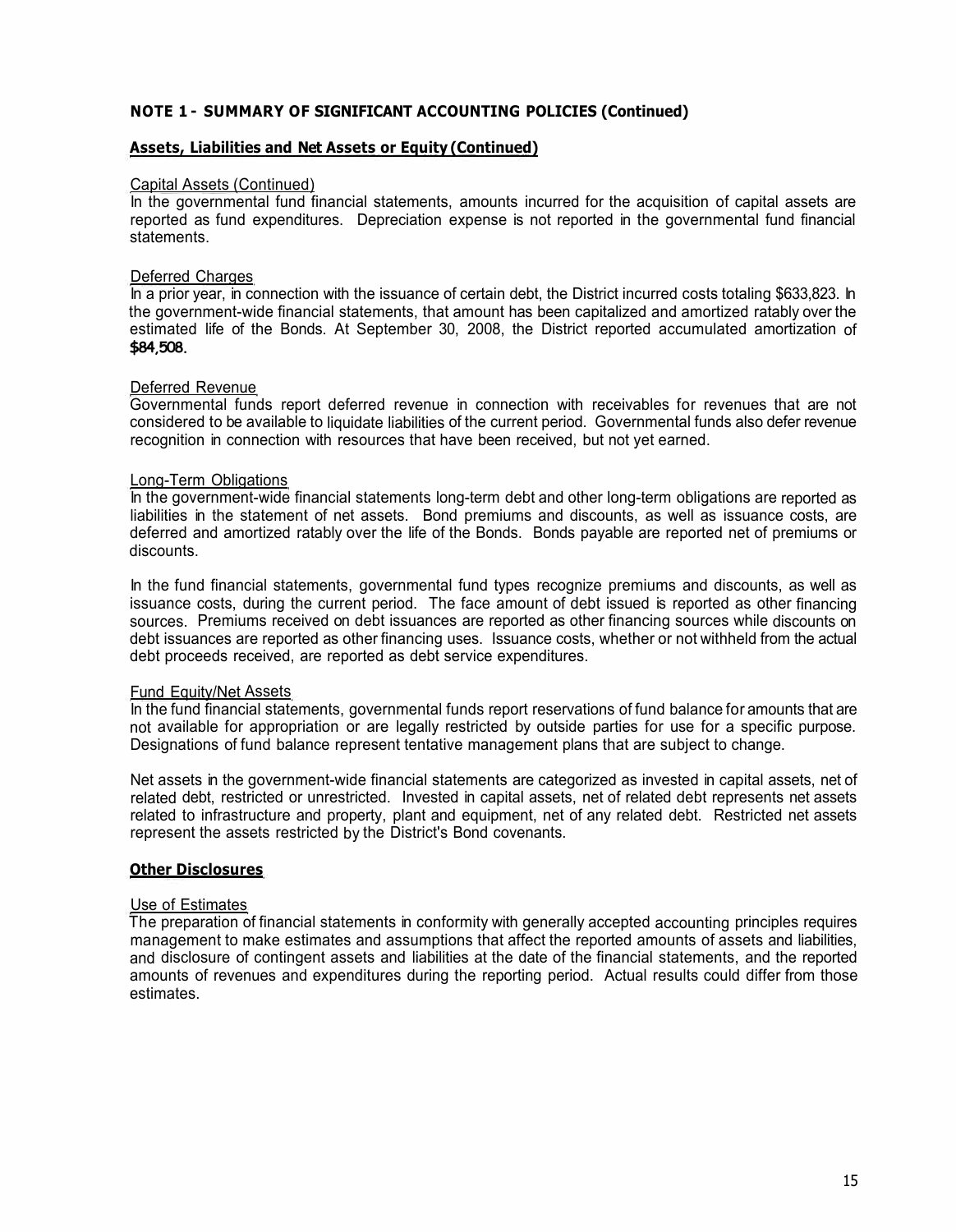# **NOTE 2 - STEWARDSHIP, COMPLIANCE AND ACCOUNTABILITY**

### Budgetary Information

The District is required to establish a budgetary system and an approved Annual Budget. Annual Budgets are adopted on a basis consistent with generally accepted accounting principles for the general fund. All annual appropriations lapse at fiscal year end.

The District follows these procedures in establishing the budgetary data reflected in the financial statements.

- a) Each year the District Manager submits to the District Board a proposed operating budget for the fiscal year commencing the following October 1.
- b) Public hearings are conducted to obtain comments.
- c) Prior to October 1, the budget is legally adopted by the District Board.
- d} All budget changes must be approved by the District Board.
- e) The budgets are adopted on a basis consistent with generally accepted accounting principles.<br>f) Unused appropriation for annually budgeted funds lapse at the end of the year.
- Unused appropriation for annually budgeted funds lapse at the end of the year.

## **NOTE 3 - CASH AND INVESTMENTS**

## **Cash**

The District's cash balances were entirely covered by federal depository insurance or by a collateral pool pledged to the State Treasurer. Florida Statutes Chapter 280, "Florida Security for Public Deposits Act•, requires all qualified depositories to deposit with the Treasurer or another banking institution eligible collateral equal to various percentages of the average daily balance for each month of all public deposits in excess of any applicable deposit insurance held. The percentage of eligible collateral (generally, U.S. Governmental and agency securities, state or local government debt, or corporate bonds) to public deposits is dependent upon the depository's financial history and its compliance with Chapter 280. In the event of a failure of a qualified public depository, the remaining public depositories would be responsible for covering any resulting losses.

### **Investments**

The District's investments were held as follows at September 30, 2008:

|                                             | <b>Fair Value</b> | <b>Credit Risk</b>  | <b>Maturities</b>            |
|---------------------------------------------|-------------------|---------------------|------------------------------|
| <b>Money Market Mutual Funds - First</b>    |                   |                     | Weighted average of the fund |
| <b>American Government Obligation Funds</b> | 2,607,441         | <b>S&amp;P AAAm</b> | portfolio: 40 days           |

Custodial risk - For an investment, custodial credit risk is the risk that, in the event of the failure of the counterparty, the District will not be able to recover the value of the investments or collateral securities that are in the possession of an outside party. The District has no formal policy for custodial risk.

The money market mutual funds are not evidenced by securities that exist in physical or book entry form.

Credit risk - For investments, credit risk is generally the risk that an issuer of an investment will not fulfill its obligation to the holder of the investment. This is measured by the assignment of a rating by a nationally recognized statistical rating organization. Investment ratings by investment type are included in the preceding summary of investments.

Concentration risk-The District places no limit on the amount the District may invest in any one issuer.

Interest rate risk-The District does not have a formal policy that limits investment maturities as a means of managing exposure to fair value losses arising from increasing interest rates.

However, the Bond Indenture limits the type of investments held using unspent proceeds.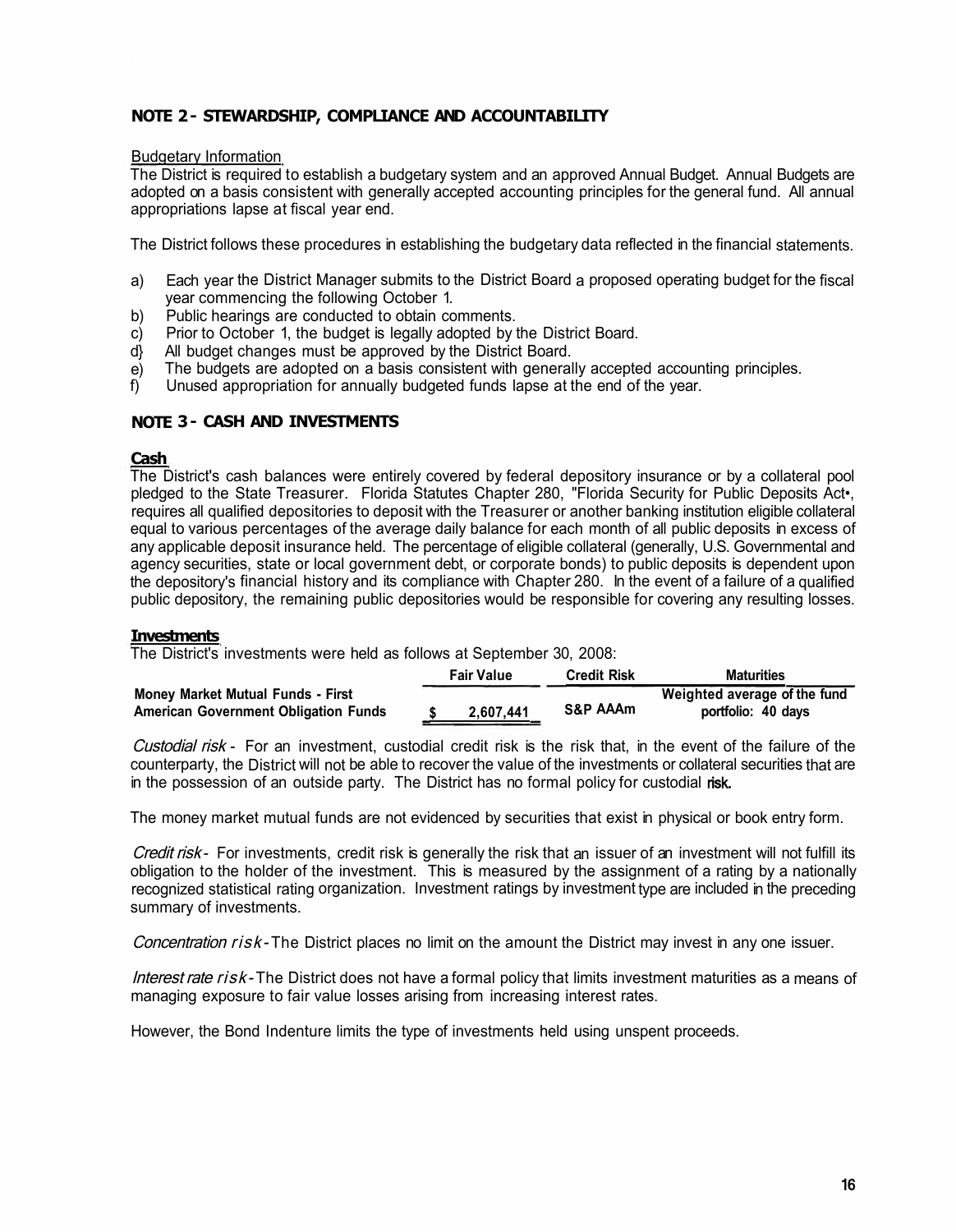## **NOTE 4 - INTERUND TRANSACTIONS**

lnterfund balances at September 30, 2008 were as follows:

| Fund                  | <b>Receivable</b> | <b>Patable</b> |         |  |  |
|-----------------------|-------------------|----------------|---------|--|--|
| General               | 18.110            |                | 161,750 |  |  |
| Debt service 2001     | 161.750           |                | 249.475 |  |  |
| Debt service 2004     | 249.475           |                |         |  |  |
| Capital projects 2004 |                   |                | 18,110  |  |  |
| Total                 | 429,335           |                | 429,335 |  |  |

The outstanding balances between funds result primarily from the time lag between the dates that transactions are recorded in the accounting system and payments between funds are made.

## **NOTE 5 - CAPITAL ASSETS**

Capital asset activity for the fiscal year ended September 30, 2008 was as follows:

|                                              |    | Beginning      |     |                  |    |                   |    | Ending         |
|----------------------------------------------|----|----------------|-----|------------------|----|-------------------|----|----------------|
|                                              |    | <b>Balance</b> |     | <b>Additions</b> |    | <b>Reductions</b> |    | <b>Balance</b> |
| Governmental activities                      |    |                |     |                  |    |                   |    |                |
| Capital assets, not being depreciated        |    |                |     |                  |    |                   |    |                |
| Land and land improvements                   | \$ | 4.74 2.000     | \$. | 3,801,600        | \$ |                   | \$ | 8,543,600      |
| Infrastructure in progress                   |    | 21,769,757     |     | 113,427          |    | (21,883,184)      |    |                |
| Total capital assets, not being depreciated  |    | 26,511,757     |     | 3,915,027        |    | (21,883,184)      |    | 8,543,600      |
| Capital assets, being depreciated            |    |                |     |                  |    |                   |    |                |
| Infrastructure                               |    |                |     | 4,930,607        |    |                   |    | 4,930,607      |
| Recreational                                 |    | 649.967        |     | 3.048.320        |    |                   |    | 3,698,287      |
| Equipment                                    |    | 39,805         |     |                  |    |                   |    | 39,805         |
| Total capital assets, being depreciated      |    | 689,772        |     | 7,978,927        |    |                   |    | 8,668,699      |
| Less accumulated depreciation for.           |    |                |     |                  |    |                   |    |                |
| Infrastructure - physical environment        |    |                |     | 328,707          |    |                   |    | 328,707        |
| Recreational areas                           |    | 7,222          |     | 123.276          |    |                   |    | 130,498        |
| Equipment                                    |    | 7,776          |     | 3,981            |    |                   |    | 11,757         |
| Total accumulated depreciation               |    | 14,998         |     | 455,964          |    |                   |    | 470,962        |
| Total capital assets, being depreciated, net |    | 674.774        |     | 7,522,963        |    |                   |    | 8,197,737      |
| Governmental activities capital assets, net  | S  | 27,186,531     | S   | 11,437,990       |    | $$$ (21,883,184)  |    | 16,741,337     |

Infrastructure within the District was developed in three phases and was expected to cost a total of approximately \$26,193,000. During the fiscal year ended September 30, 2008, infrastructure improvements were completed and the capital assets to be owned and maintained by the District are reflected in the table above. The remainder of the infrastructure improvements were for capital assets which were conveyed to others for ownership and maintenance.

In addition, the District acquired Lakeshore Park Improvements from the Developer in the approximate amount of \$60,000 which are included in additions in the table above.

Depreciation expense was charged to functions/programs as follows:

| S | 332.688 |
|---|---------|
|   | 123.276 |
|   | 455.964 |
|   |         |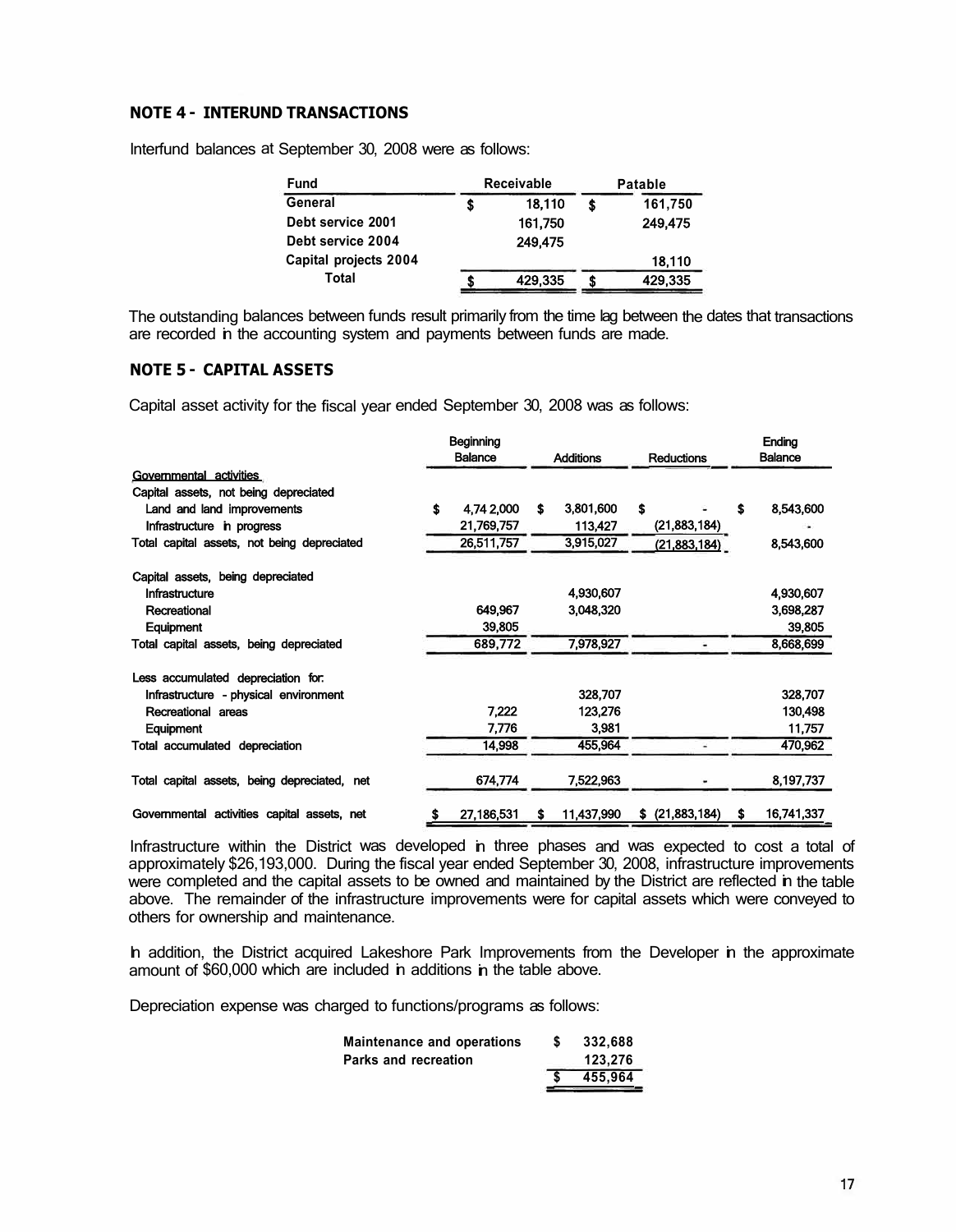## **NOTE 6 - LONG TERM LIABILITIES**

The District Board has authorized the issuance of Bonds not to exceed \$50,000,000. At September 30, 2008, the following Bonds are outstanding.

### **Capital Improvement Revenue Bonds Serles 2001**

On October 9, 2001 the District issued \$17,700,000 of Capital Improvement Revenue Bonds Series 2001, due on May 1, 2032 with a fixed interest rate of 7.25%. Interest is payable semiannually on each May 1 and November 1. Principal is payable on an annual basis commencing May 1, 2003 through May 1, 2032.

The Series 2001 Bonds are subject to redemption at the option of the District prior to their maturity. The Bonds are subject to extraordinary mandatory redemption prior to their selected maturity in the manner determined by the Bond Registrar if certain events occurred as outlined in the Bond Indenture. This occurred during the fiscal year ended September 30, 2008 as the District collected prepaid assessments from lot owners and prepaid \$35,000 of the Bonds.

The Bond Indenture established a debt service reserve requirement as well as other restrictions and requirements relating principally to the use of proceeds and the procedures to be followed by the District on assessments to property owners. The District agrees to levy special assessments in annual amounts adequate to provide payment of debt service and to meet the reserve requirements. The District is in compliance with the requirements of the Bond Indenture at September 30, 2008.

The Bond Indenture requires that the District obtain a \$5,000,000 letter of credit which can be utilized by the Trustee in the event that sufficient funds are not available to cover the required debt service payments. The letter of credit expired in a prior fiscal year and was not extended.

There is an insurance policy and mortgage security agreement in place through the District's trust account.

### **Capital Improvement Revenue Bonds Series 2004**

On December 10, 2004 the District issued \$15,490,000 of Capital Improvement Revenue Bonds Series 2004, due on May 1, 2036 with a fixed interest rate of 6.75%. Interest is payable semiannually on each May 1 and November 1 commencing May 1, 2006. Principal is payable on an annual basis commencing May 1, 2007.

The Series 2004 Bonds are subject to redemption at the option of the District prior to their maturity. The Bonds are subject to extraordinary mandatory redemption prior to their selected maturity in the manner determined by the Bond Registrar if certain events occurred as outlined in the Bond Indenture.

The Bond Indenture established a debt service reserve requirement as well as certain other restrictions and requirements relating principally to the use of proceeds and the procedures to be followed by the District on assessments to property owners. The District agrees to levy special assessments in annual amounts adequate to provide payment of debt service and to meet the reserve requirements. The District is in compliance with the requirements of the Bond Indenture at September 30, 2008.

Changes in long-term liability activity for the fiscal year ended September 30, 2008 were as follows:

|                         |   | Beginning<br><b>Balance</b> | <b>Additions</b> |  | <b>Reductions</b> |         | Endina<br><b>Balance</b> |            | Due Within<br>One Year |         |
|-------------------------|---|-----------------------------|------------------|--|-------------------|---------|--------------------------|------------|------------------------|---------|
| Governmental activities |   |                             |                  |  |                   |         |                          |            |                        |         |
| Bonds payable:          |   |                             |                  |  |                   |         |                          |            |                        |         |
| Series 2001             | S | 16,380,000                  | S                |  | S                 | 290,000 | S                        | 16.090.000 | \$                     | 270,000 |
| Series 2004             |   | 15.415.000                  |                  |  |                   | 185.000 |                          | 15.230.000 |                        | 195,000 |
| Total                   |   | 31,795,000                  |                  |  |                   | 475.000 |                          | 31,320,000 | \$                     | 465,000 |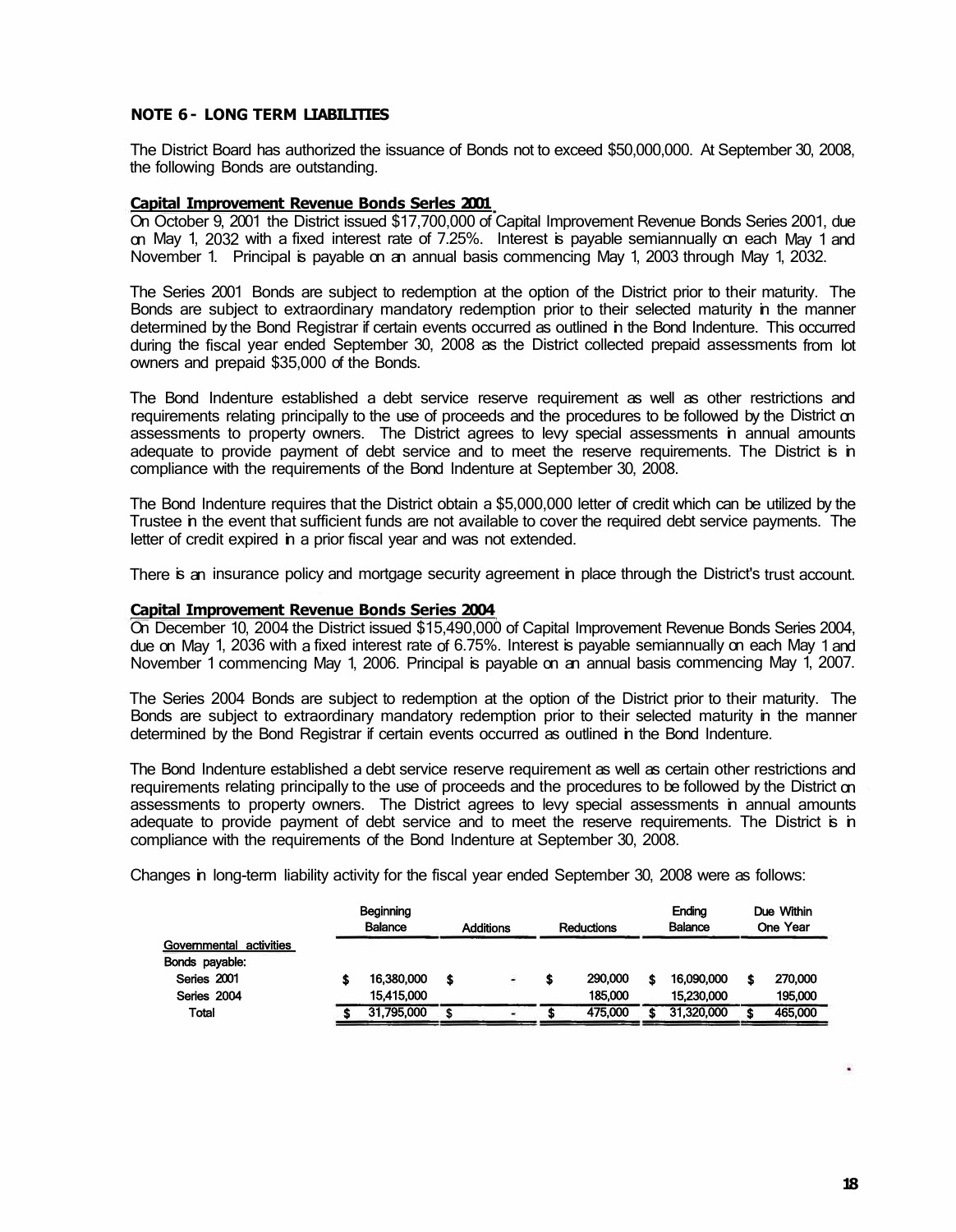# **NOTE 6 - LONG TERM LIABILITIES (Continued}**

|                              | Governmental<br><b>Activities</b> |            |    |            |    |            |  |  |  |
|------------------------------|-----------------------------------|------------|----|------------|----|------------|--|--|--|
| Year ending<br>September 30: |                                   | Principal  |    | Interest   |    | Total      |  |  |  |
| 2009                         | \$                                | 465,000    | \$ | 2,194,550  | \$ | 2,659,550  |  |  |  |
| 2010                         |                                   | 500,000    |    | 2,161,813  |    | 2,661,813  |  |  |  |
| 2011                         |                                   | 540,000    |    | 2,126,792  |    | 2,666,792  |  |  |  |
| 2012                         |                                   | 580,000    |    | 2,088,588  |    | 2.668,588  |  |  |  |
| 2013                         |                                   | 610,000    |    | 2.047.763  |    | 2,657,763  |  |  |  |
| 2014-2018                    |                                   | 3.765,000  |    | 9.529.713  |    | 13.294.713 |  |  |  |
| 2019-2023                    |                                   | 5,300,000  |    | 8,001,913  |    | 13,301,913 |  |  |  |
| 2024-2028                    |                                   | 7,400,000  |    | 5,859,263  |    | 13,259,263 |  |  |  |
| 2029-2033                    |                                   | 8,940,000  |    | 2,862,288  |    | 11,802,288 |  |  |  |
| 2034-2036                    |                                   | 3,220,000  |    | 444.825    |    | 3,664,825  |  |  |  |
| Total                        | S                                 | 31.320.000 | S  | 37.317.505 | S  | 68.637.505 |  |  |  |

At September 30, 2008, the scheduled debt service requirements on the long - term debt were as follows:

## **NOTE 7 - DEVELOPER TRANSACTIONS**

The Developer owns a portion of land within the District; therefore, revenues in the general and debt service funds include amounts billed on those lots. Developer assessment revenue for the fiscal year ended September 30, 2008 for the general fund totaled \$988,472 and included a receivable of \$82,335. For debt service, Developer revenue for the fiscal year ended September 30, 2008 was \$648,272 for the Series 2001 Bonds and \$1, 184,458 for debt service on the Series 2004 Bonds, which include receivables of \$314,560 and \$339,151, respectively. In addition, the Developer was also directly billed for \$61,000 of assessments related to the golf course which is not owned or maintained by the District. This amount is included in the Developer assessment revenue for the debt service 2001 fund.

## **NOTE 8 - DEFICIT FUND EQUITY**

The District has a government-wide net asset deficit balance of (\$11,136,428) as of September 30, 2008. There is no such deficit reflected in the governmental fund statements. The deficit primarily relates to capital outlay which has been financed through the issuance of long term debt but is not owned or maintained by the District as discussed in Note 5 - Capital Assets.

### **NOTE9-MANAGEMENTCOMPANY**

The District has contracted with a management company to perform services which include financial and accounting advisory services. Certain employees of the management company also serve as officers of the District. Under the agreement, the District compensates the management company for management, accounting, financial reporting, computer and other administrative costs.

## **NOTE 10- RISK MANAGEMENT**

The District is exposed to various risks of loss related to torts; theft of, damage to, and destruction of assets; errors and omissions; and natural disasters. The District has obtained commercial insurance from independent third parties to mitigate the costs of these risks; coverage may not extend to all situations. Settled claims from these risks have not exceeded commercial insurance coverage over the past three years.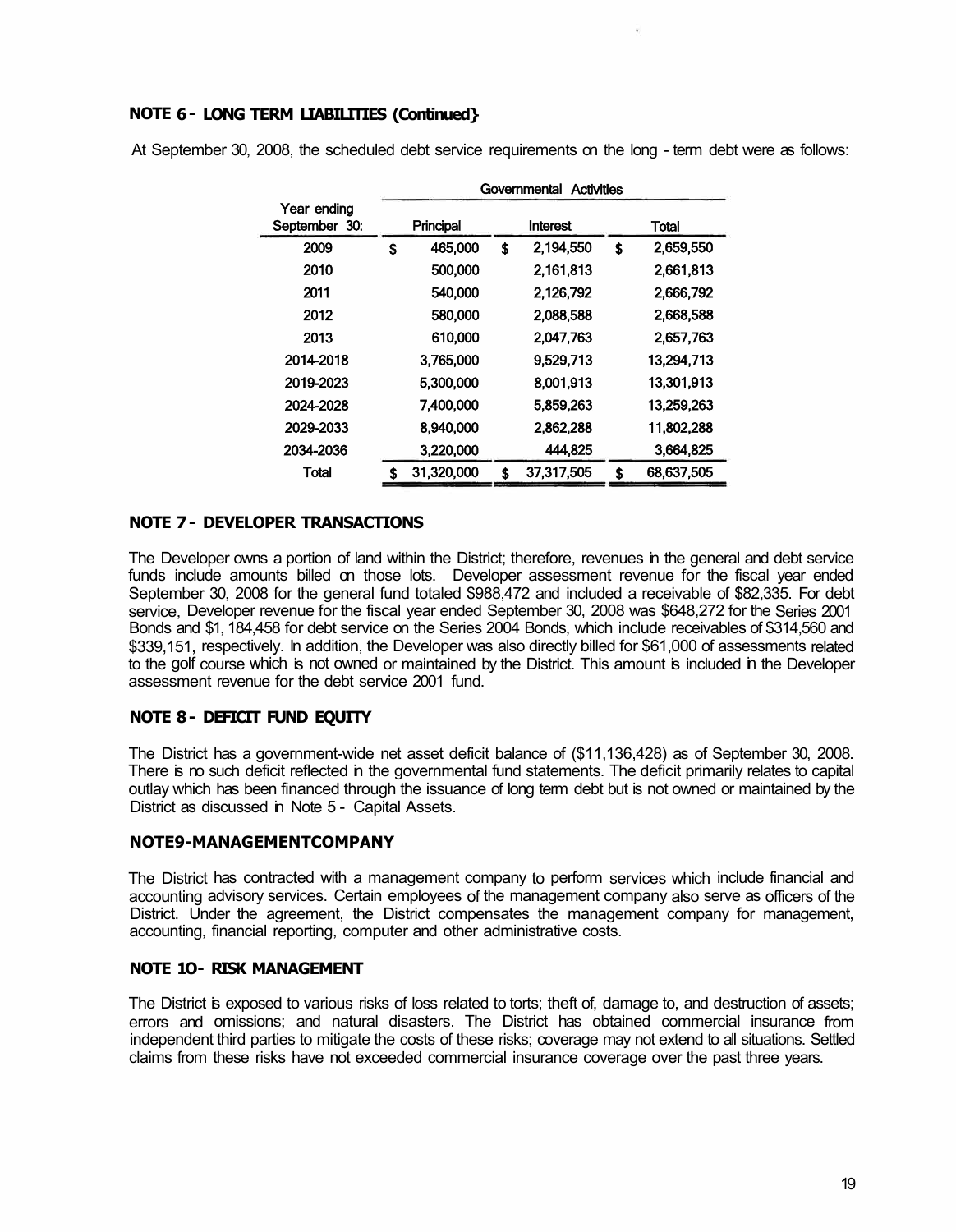## **HARMONY COMMUNITY DEVELOPMENT DISTRICT OSCEOLA COUNTY, FLORIDA SCHEDULE OF REVENUES, EXPENDITURES AND CHANGES IN FUND BALANCE - BUDGET AND ACTUAL - GENERAL FUND FOR THE FISCAL YEAR ENDED SEPTEMBER 30, 2008**

|                                 |                  |                 |    | Variance<br>with Final |  |
|---------------------------------|------------------|-----------------|----|------------------------|--|
|                                 | <b>Budgeted</b>  |                 |    | Budget -               |  |
|                                 | <b>Amounts</b>   | <b>Positive</b> |    |                        |  |
|                                 | Original & Final | <b>Amounts</b>  |    | (Negative)             |  |
| <b>REVENUES</b>                 |                  |                 |    |                        |  |
| <b>Assessments</b>              | \$<br>499,491    | \$<br>513,157   | Ŝ. | 13,666                 |  |
| Developer revenue               | 988,513          | 988,472         |    | (41)                   |  |
| Interest                        |                  | 13,771          |    | 13,771                 |  |
| <b>Total revenues</b>           | 1,488,004        | 1,515,400       |    | 27,396                 |  |
| <b>EXPENDITURES</b>             |                  |                 |    |                        |  |
| Current:                        |                  |                 |    |                        |  |
| General government              | 211,173          | 190,472         |    | 20,701                 |  |
| Maintenance and operations      | 1,479,943        | 1,192,205       |    | 287,738                |  |
| <b>Total expenditures</b>       | 1,691,116        | 1,382,677       |    | 308,439                |  |
| Excess (deficiency) of revenues |                  |                 |    |                        |  |
| over (under) expenditures       | (203, 112)       | 132,723         |    | 335,835                |  |
| Fund balance - beginning        | 203,112          | 221,580         |    | 18,468                 |  |
| Fund balance - ending           | \$               | \$<br>354,303.  | S  | 354,303.               |  |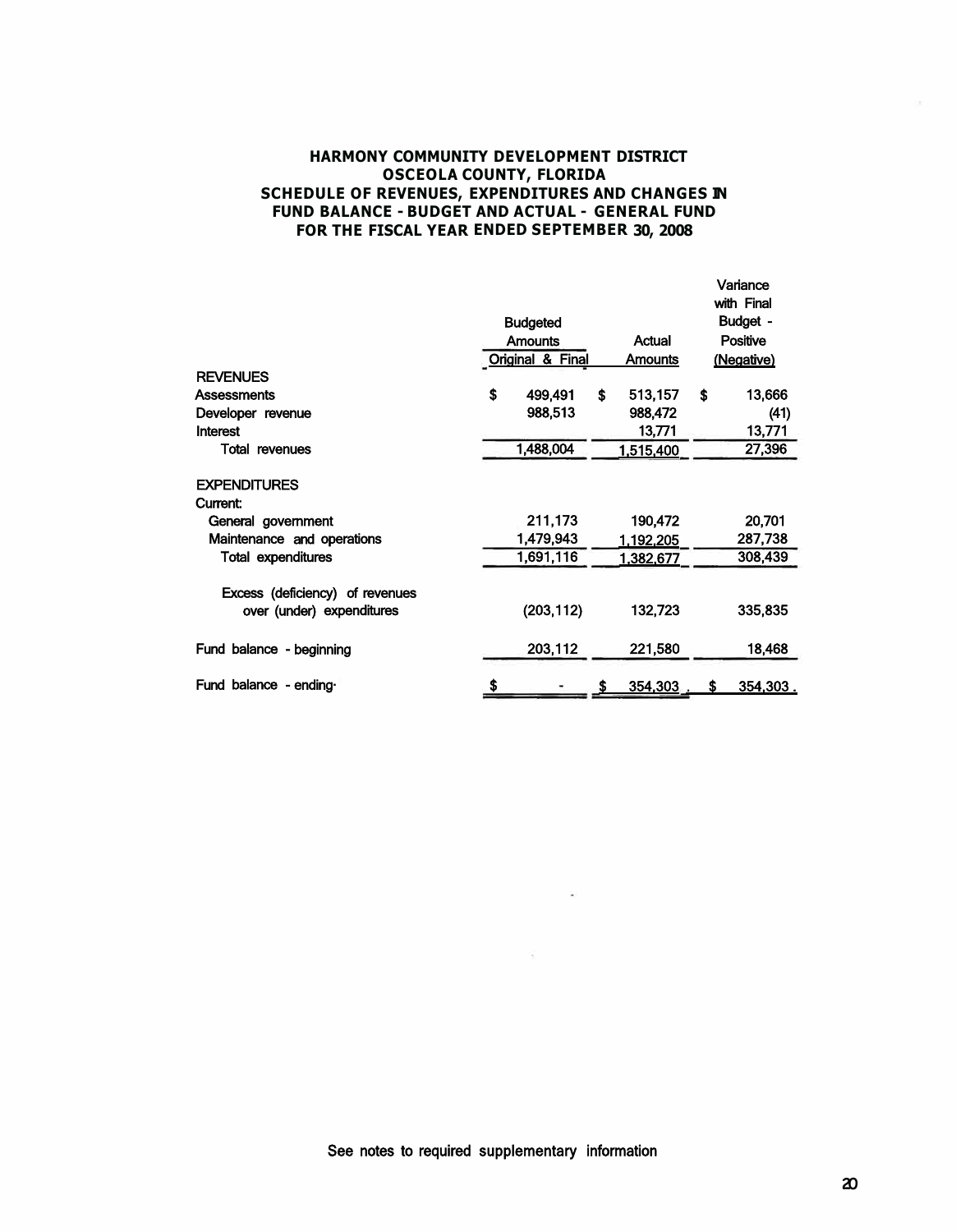## **HARMONY COMMUNITY DEVELOPMENT DISTRICT OSCEOLA COUNTY, FLORIDA NOTES TO REQUIRED SUPPLEMENTARY INFORMATION**

The District is required to establish a budgetary system and an approved Annual Budget for the general fund. The District's budgeting process is based on estimates of cash receipts and cash expenditures which are approved by the Board. The budget approximates a basis consistent with accounting principles generally accepted in the United States of America (generally accepted accounting principles).

The legal level of budgetary control, the level at which expenditures may not exceed budget, is in the aggregate. Any budget amendments that increase the aggregate budgeted appropriations must be approved by the Board of Supervisors. Actual general fund expenditures did not exceed appropriations for the fiscal year ended September 30, 2008. The variance between budgeted and actual general fund revenues for the 2008 fiscal year was not considered significant. The actual general fund expenditures for the 2008 fiscal year were lower than budgeted amounts due primarily to anticipated repair and maintenance work which was not required.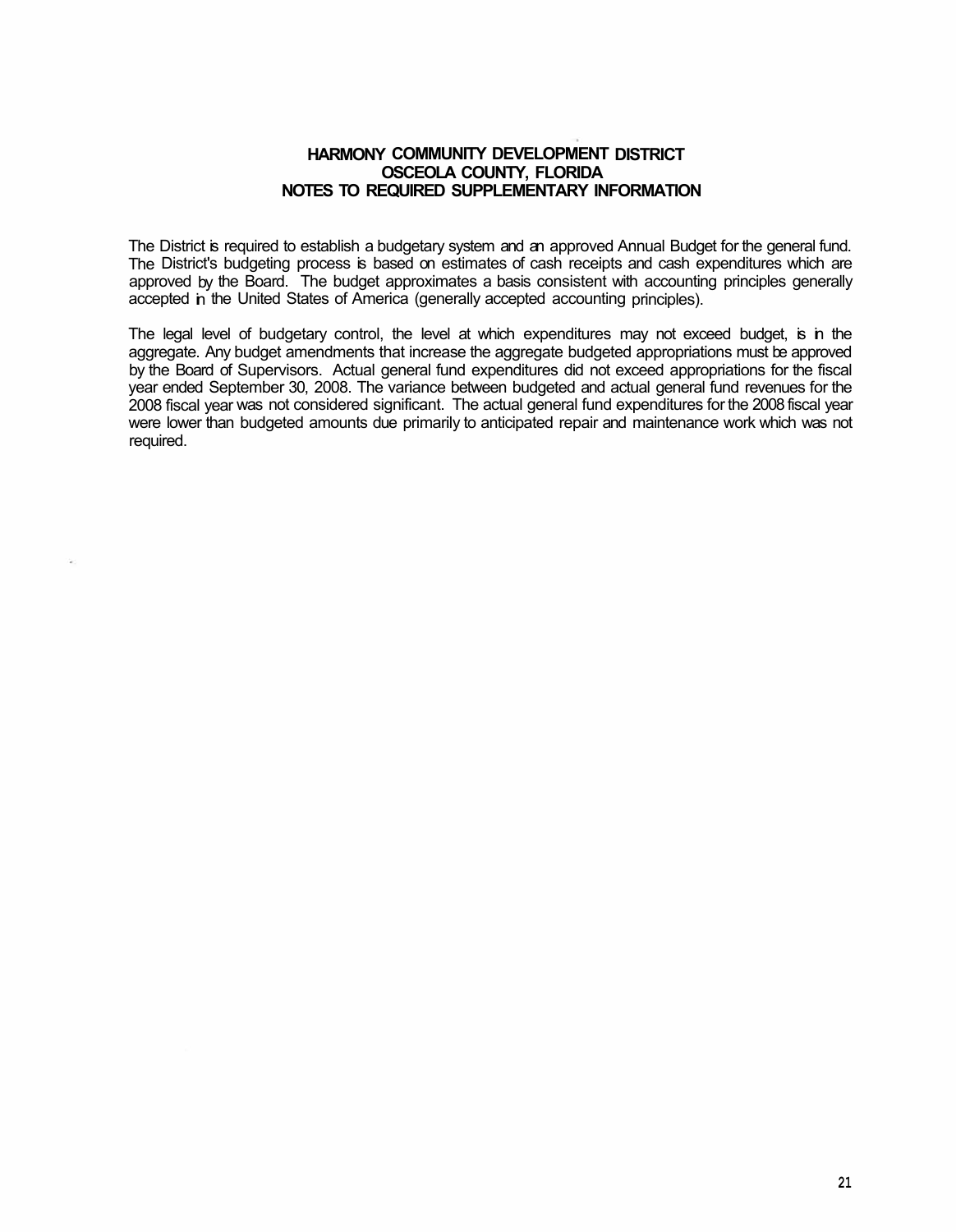

2700 North Military Trail • Suite 350 Boca Raton, Florida 33431 (561)994-9299 • (800)299-4728 Fax (561)994-5823 www.graucpa.com

## **REPORT ON INTERNAL CONTROL OVER FINANCIAL REPORTING AND ON COMPLIANCE AND OTHER MATTERS BASED ON AN AUDIT OF FINANCIAL STATEMENTS PERFORMED IN ACCORDANCE WITH**  *GOVERNMENT AUDITING STANDARDS*

To the Board of Supervisors Harmony Community Development District Osceola County, Florida

We have audited the financial statements of the governmental activities and each major fund of Harmony Community Development District, Osceola County, Florida ("District'') as of and for the fiscal year ended September 30, 2008, which collectively comprise the District's basic financial statements and have issued our report thereon dated April 30, 2009. We conducted our audit in accordance with auditing standards generally accepted in the United States of America and the standards applicable to financial audits contained in Government Auditing Standards, issued by the Comptroller General of the United States.

#### Internal Control Over Financial Reporting

In planning and performing our audit, we considered the District's internal control over financial reporting as a basis for designing our auditing procedures for the purpose of expressing our opinions on the financial statements, but not for the purpose of expressing an opinion on the effectiveness of the District's internal control over financial reporting. Accordingly, we do not express an opinion on the effectiveness of the District's internal control over financial reporting.

A control deficiency exists when the design or operation of a control does not allow management or employees, in the normal course of performing their assigned functions, to prevent or detect misstatements on a timely basis. A significant deficiency is a control deficiency, or combination of control deficiencies, that adversely affects the District's ability to initiate, authorize, record, process, or report financial data reliably in accordance with generally accepted accounting principles such that there is more than a remote likelihood that a misstatement of the District's financial statements that is more than inconsequential will not be prevented or detected by the District's internal control.

A material weakness is a significant deficiency, or combination of significant deficiencies, that results in more than a remote likelihood that a material misstatement of the financial statements will not be prevented or detected by the District's internal control.

Our consideration of internal control over financial reporting was for the limited purpose described in the first paragraph of this section and would not necessarily identify all deficiencies in internal control that might be significant deficiencies or material weaknesses. We did not identify any deficiencies in internal control over financial reporting that we consider to be material weaknesses, as defined above.

### Compliance and Other Matters

As part of obtaining reasonable assurance about whether the District's financial statements are free of material misstatement, we performed tests of its compliance with certain provisions of laws, regulations, contracts, and agreements, noncompliance with which could have a direct and material effect on the determination of financial statement amounts. However, providing an opinion on compliance with those provisions was not an objective of our audit and, accordingly, we do not express such an opinion. The results of our tests disclosed no instances of noncompliance or other matters that are required to be reported under Government Auditing Standards.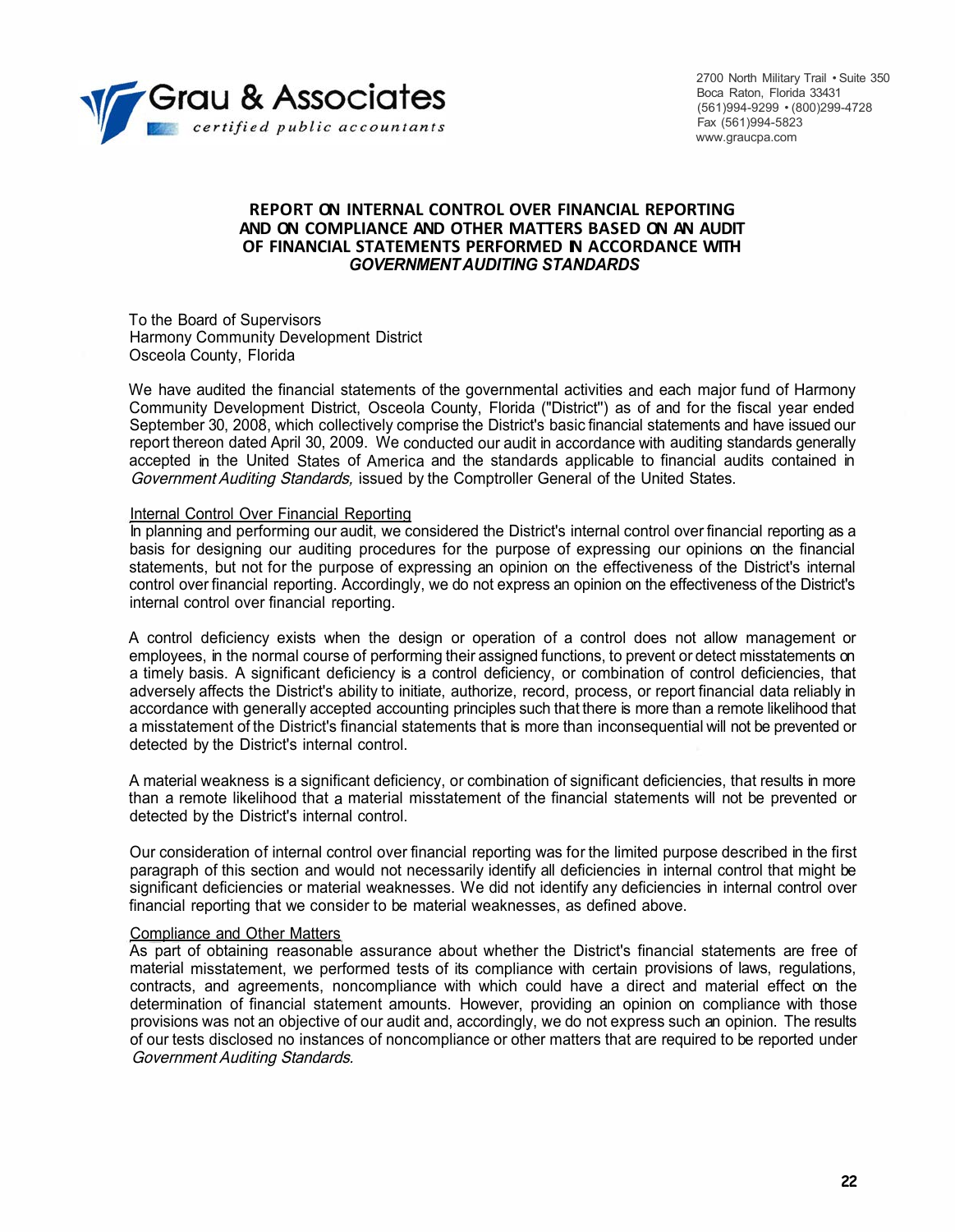This report is intended for the information of the management, Board of Supervisors of Harmony Community Development District, Osceola County, Florida and the Auditor General of the State of Florida and is not intended to be and should not be used by anyone other than these specified parties.

Grand associates

April 30, 2009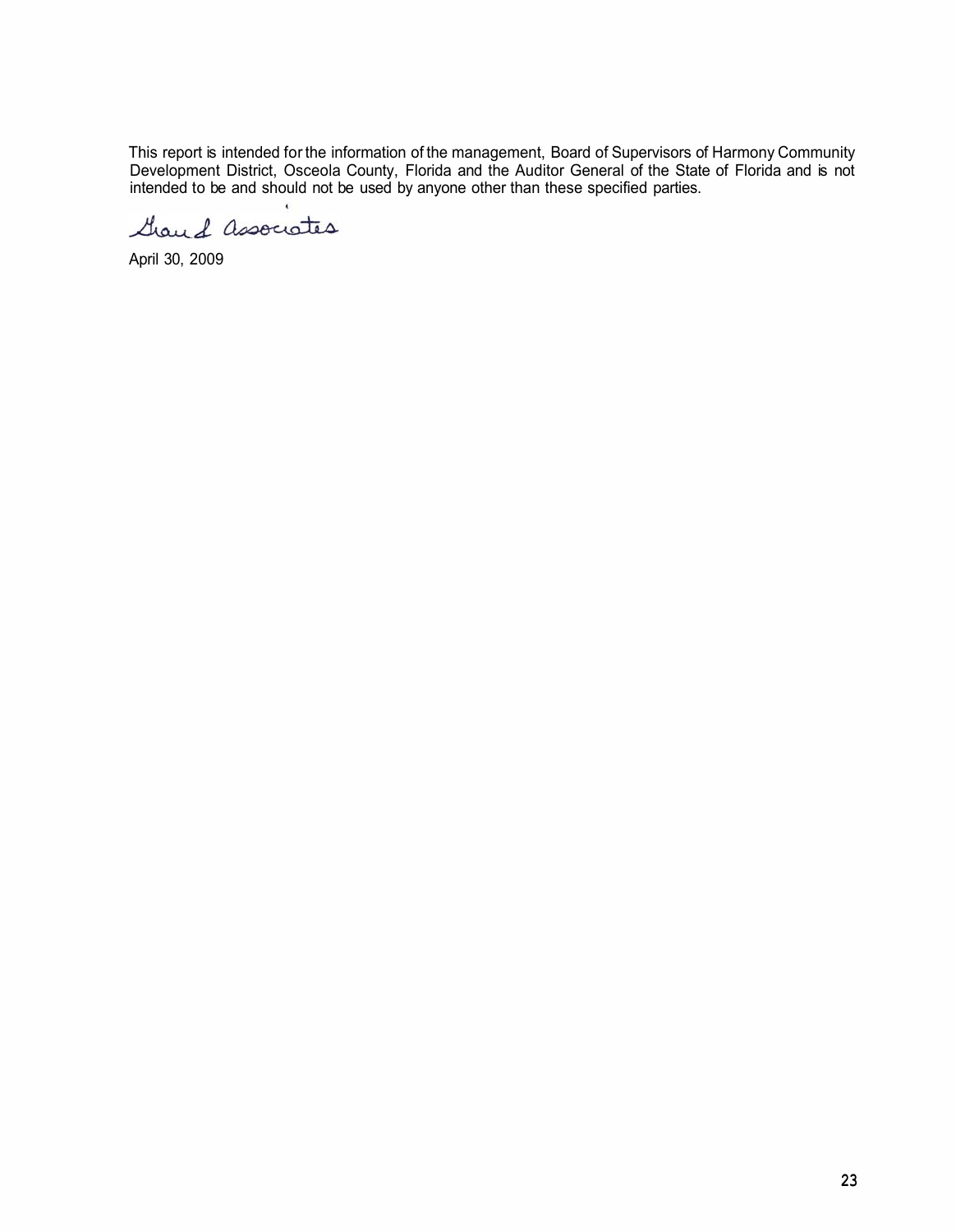

2700 North Military Trail • Suite 350 Boca Raton, Florida 33431 (561)994-9299 • (800)299-4728 Fax (561)994-5823 www.graucpa.com

## **MANAGEMENT LETTER PURSUANT TO THE RULES OF THE AUDITOR GENERAL FOR THE STATE OF FLORIDA**

To the Board of Supervisors Harmony Community Development District Osceola County, Florida

We have audited the accompanying basic financial statements of Harmony Community Development District, Osceola County, Florida ("District") as of and for the fiscal year ended September 30, 2008, and have issued our report thereon dated April 30, 2009.

We conducted our audit in accordance with auditing standards generally accepted in the United States of America and Government Auditing Standards, issued by the Comptroller General of the United States. Those standards require that we plan and perform the audit to obtain reasonable assurance about whether the financial statements are free of material misstatement.

In addition, we have issued our Report on Internal Control over Financial Reporting and Compliance and Other Matters dated April 30, 2009. Disclosures in that report should be considered in conjunction with this management letter.

The purpose of this letter is to comment on those matters required by Chapter 10.550 of the Rules of the Auditor General for the State of Florida. Accordingly, in connection with our audit of the financial statements of the District, as described in the first paragraph, we report the following:

**I. Current year findings and recommendations.**

**II. Status of prior year findings and recommendations.**

**Ill. Compllance with the Provisions of the Auditor General of the State of Florida.**

This report is intended for the information of the management, Board of Supervisors of Harmony Community Development District, Osceola County, Florida and the Auditor General of the State of Florida and is not intended to be and should not be used by anyone other than these specified parties.

We wish to thank Harmony Community Development District, Osceola County, Florida and the personnel associated with it, for the opportunity to be of service to them in this endeavor as well as future engagements and the courtesies

Grou & associates

April 30, 2009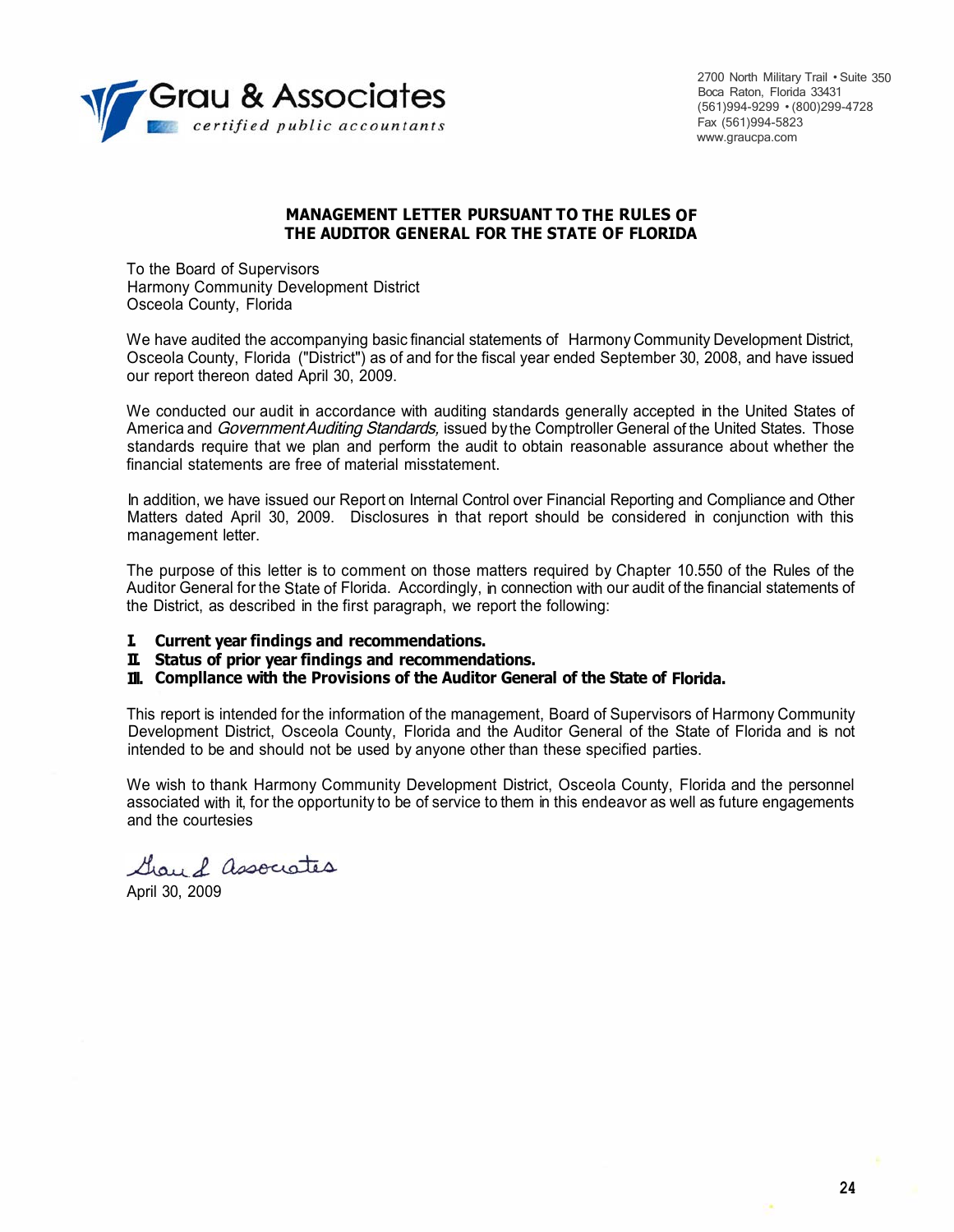# **REPORT TO MANAGEMENT**

# **I. CURRENT YEAR FINDINGS AND RECOMMENDATIONS**

None

## **11. PRIOR YEAR FINDINGS AND RECOMMENDATIONS**

None

## **111. COMPLIANCE WITH THE PROVISIONS OF THE AUDITOR GENERAL OF THE STATE OF FLORIDA**

Unless otherwise required to be reported in the auditor's report on compliance and internal controls, the management letter shall include, but not be limited to the following:

1. A statement as to whether or not corrective actions have been taken to address findings and recommendations made in the preceding annual financial audit report.

There were no significant findings and recommendations made in the preceding annual financial audit report for the fiscal year ended September 30, 2007.

2. A statement as to whether or not the local governmental entity complied with Section 218.415, Florida Statutes, regarding the investment of public funds.

The District complied with Section 218.415, Florida Statutes, regarding the investment of public funds.

3. Any recommendations to improve the local governmental entity's financial management.

There were no such matters discovered by, or that came to the attention of, the auditor, to be reported for the fiscal year ended September 30, 2008.

4. Violations of laws, regulations, contracts or grant agreements, or abuse that have occurred, or are likely to have occurred, that have an effect on the determination of financial statement amounts that is less than material but more than inconsequential.

There were no such matters discovered by, or that came to the attention of, the auditor, to be reported, for the fiscal year ended September 30, 2008.

- 5. For matters that are inconsequential to the determination of financial statement amounts, considering both quantitative and qualitative factors, the following may be reported based on professional judgment:
	- a. Violations of laws, regulations, and contracts or grant agreements, or abuse that have occurred, or are likely to have occurred.
	- b. Control deficiencies that are not significant deficiencies, including, but not limited to:
		- 1. Improper or inadequate accounting procedures (e.g., the omission of required disclosures from the annual financial statements).
		- 2. Failures to properly record financial transactions.
		- 3. Inaccuracies, shortages, defalcations, and instances of fraud discovered by, or that come to the attention of, the auditor.